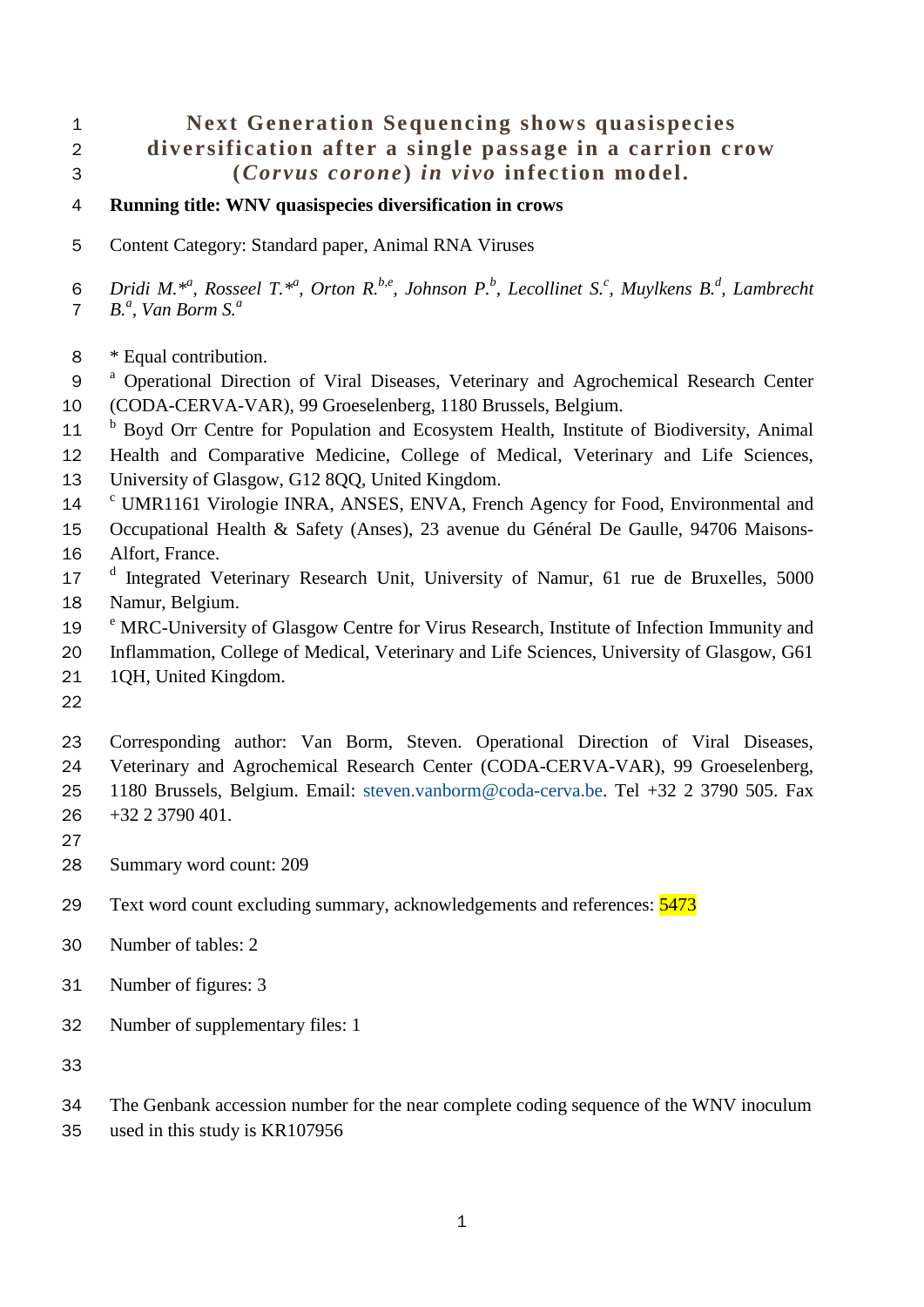#### **SUMMARY**

 West Nile virus (WNV) occurs as a population of genetic variants (quasispecies) infecting a single animal. Previous low resolution viral genetic diversity estimates in sampled wild birds and mosquitoes and in multiple passage adaptation studies *in vivo* or in cell culture, suggest that WNV genetic diversification is mostly limited to the mosquito vector. This study is the first to investigate genetic diversification of WNV in avian hosts during a single passage using next generation sequencing. Wild-captured carrion crowswere subcutaneously infected using a clonal Middle-East WNV. Blood samples were collected on 2 and 4 days post- infection. A RT-PCR approach was used to amplify the WNV genome directly from serum samples prior to next generation sequencing resulting in an average depth of at least 700x in each sample. Appropriate controls were sequenced to discriminate biologically relevant low frequency variants from experimentally introduced errors. The WNV populations in the wild crows showed significant diversification away from the inoculum virus quasispecies structure. On the contrary, WNV populations in intracerebrally infected day-old chickens did not diversify from that of the inoculum. Where previous studies concluded that WNV genetic diversification is only experimentally demonstrated in its permissive insect vector species, we have experimentally shown significant diversification of WNV populations in a wild bird reservoir species.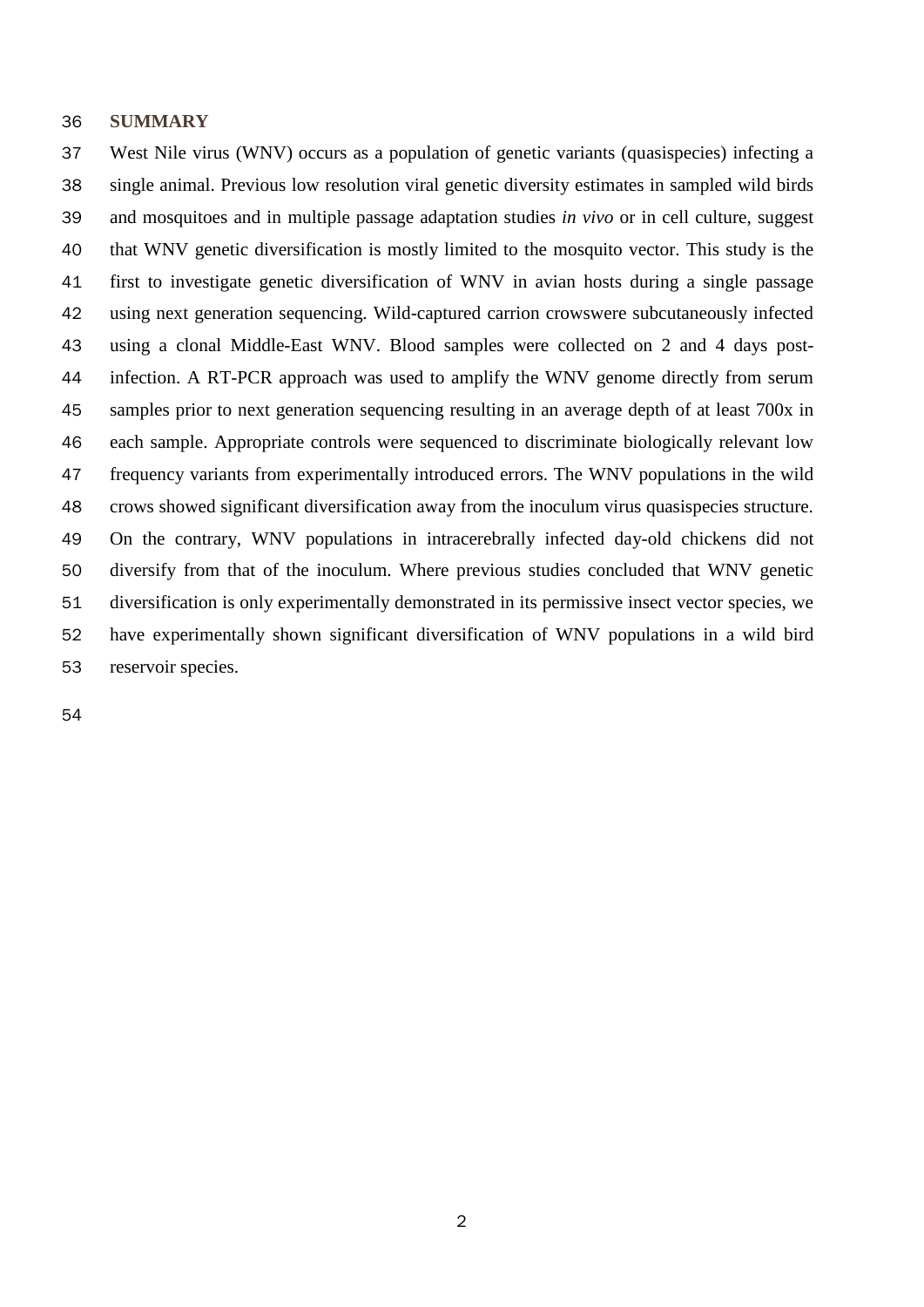**INTRODUCTION**

 belongs to the Japanese encephalitis virus antigenic complex in the *Flavivirus* genus (*Flaviviridae* family) (Murray *et al.*, 2010). Sequence comparison of 24 American WNV isolates sampled between 1999 and 2005 revealed that the circa 11 kb WNV genome evolves at a rate of approximately 5 nucleotide substitutions per genome per year (Tang *et al.*, 2008). 62 This exceedingly high mutation rate  $(10^5 - t_0 10^8)$ -fold the mutation rate of their host's genomic DNA) confers this RNA virus the potential for rapid evolution (Holland *et al.*, 1982) and is due to the high error rate of its RNA-dependent RNA polymerase (RdRp) (Van Slyke *et al.*, 2013). WNV exists in nature as a quasispecies, i.e. a population of genetic variants hypothesized to undergoing selection as a unit (Jerzak *et al.*, 2005; Van Slyke *et al.*, 2013). The average percentage of mutated nucleotides in naturally infected American crows (*Corvus* 

West Nile virus (WNV) is an arthropod-borne positive sense, single-stranded RNA virus that

 *brachyrhynchos*) and pools of *Culex* mosquitoes amounted respectively to 0.011 % and 0.023% (Jerzak *et al.*, 2005).

 WNV is maintained in a bird-arthropod cycle, with ornithophilous *Culex* mosquitoes representing the main vectors, and birds the natural reservoir (Hubálek & Halouzka, 1999; Pfeffer & Dobler, 2010; Turell *et al.*, 2005). Some bird species are sensitive to WNV infection and capable of amplifying the virus, such as birds of the Passeriformes order, especially corvids. Galliformes, Columbiformes and Gruiformes were shown to be more resistant (Komar *et al.*, 2003; Van Der Meulen *et al.*, 2005; Wheeler *et al.*, 2009). Nevertheless, some resistant bird species, including specific pathogen-free (SPF) chickens and Aigamo ducks, are transiently susceptible to WNV infection during a few days following hatching (Dridi *et al.*, 2013; Phipps *et al.*, 2007; Senne *et al.*, 2000; Shirafuji *et al.*, 2009; Totani *et al.*, 2011).

 WNV genetic diversification seems to differ depending on the host it colonizes. So far intrahost WNV population dynamics has only been investigated in mosquitoes and chickens (Deardorff *et al.*, 2011; Jerzak *et al.*, 2005, 2007, 2008). From those studies, mosquitoes are vectors that contribute to WNV genetic diversity by relaxing purifying selection, while the more restrictive birds, modeled by young chickens, act as "selective sieves" that maintain a strong purifying selection and shrink the spectrum of WNV genetic variants. This difference in WNV genetic diversity between avian and arthropod hosts might be linked to the antiviral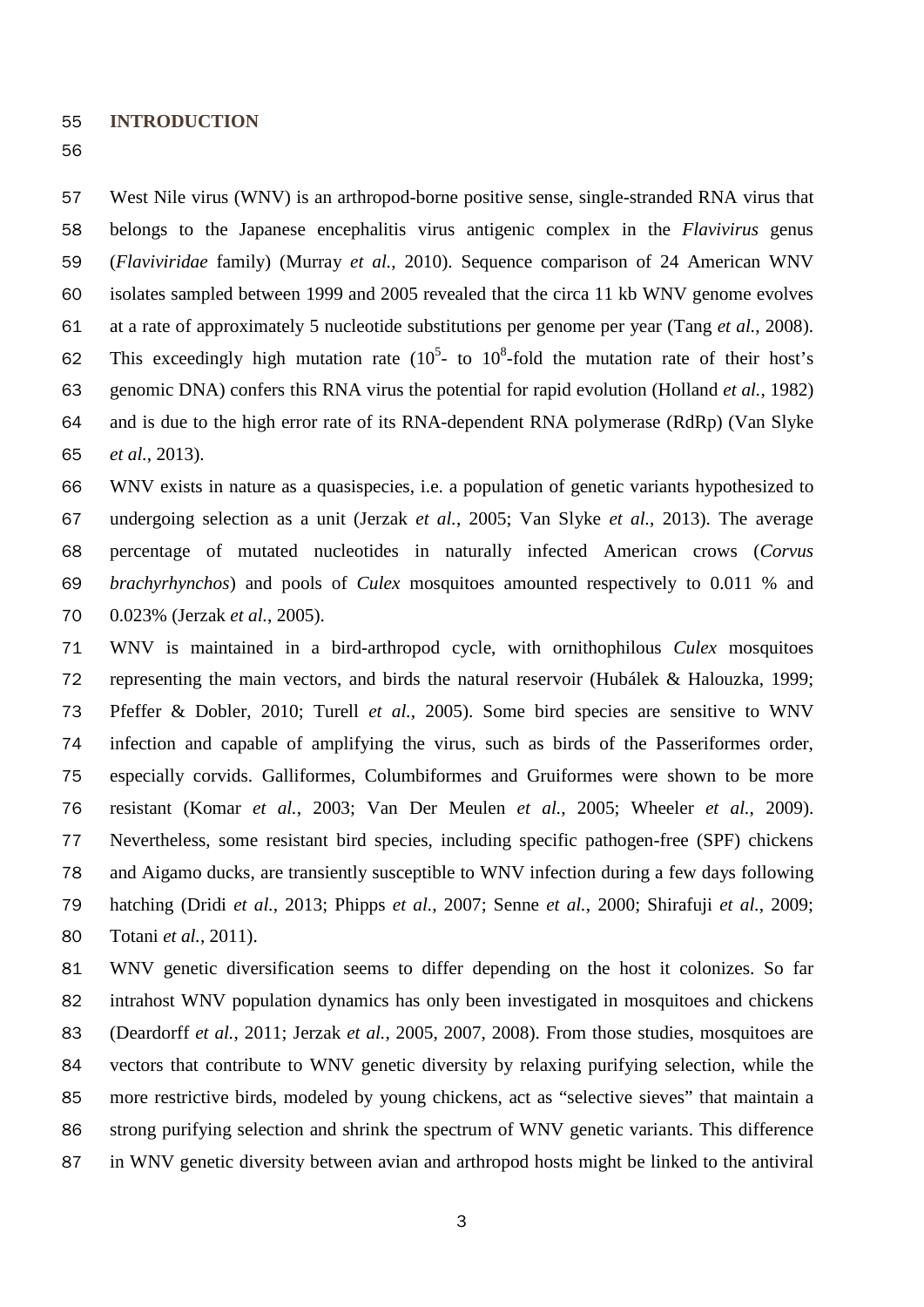response prevailing in mosquitoes, namely, RNA interference (RNAi) (Campbell *et al.*, 2008; Myles *et al.*, 2008). It was indeed demonstrated that WNV diversity is lower in RNAi- depleted *Drosophila* cells and higher in RNAi-stimulated cells (Brackney *et al.*, 2009). Moreover, it was shown that RNAi targeting of regions of the WNV genome resulted in increased genetic diversity in these regions compared to more weakly targeted regions ( TO 93 BE ADDED: Brackney et al 2015).

 Stressing the functional importance of quasispecies diversity, Villareal and Witzany (2013) proposed a concept of quasispecies consortia where individual RNAs operate as cooperative 96 modules (Villarreal & Witzany, 2013). The target of selection is the quasispecies rather than the single (molecular) species (Eigen & Schuster, 1978). Using Hela cells and a model of susceptible mice, it was demonstrated that the pathogenicity of poliovirus is not only determined by the selection of adaptive mutations, but that quasispecies diversity *per se* is a major determinant of virulence (Vignuzzi *et al.*, 2006). However, in another study (Deardorff *et al.*, 2011) the reduction in the genetic diversity during twenty consecutive passages of WNV in SPF chickens resulted in an increased viral replication in that host, while the enlarged genetic diversity generated by twenty consecutive passages of WNV in mosquitoes of the *Culex* genus led to a decreased viral replication in SPF chickens.

- The SPF chicken is so far the only bird species investigated for its influence on WNV genetic population dynamics. It is not known whether all WNV avian host species are equally restrictive for WNV genetic expansion. Furthermore, the available studies on WNV mutant spectrum diversification relied on Sanger sequencing methods (Deardorff *et al.*, 2011; Jerzak *et al.*, 2005, 2007, 2008), whereby a limited set of consensus sequences were obtained after a plaque-purification or molecular cloning step. Next generation sequencing technologies (NGS) present an opportunity to deepen the analysis of RNA virus genetic variants (Barzon *et al.*, 2011; Van Borm *et al.*, 2015).
- The aim of this study was to investigate whether a genetically homogeneous cloned virus (derived from a lineage 1 Israeli strain: IS-98 STD1) would undergo qualitatively and quantitatively different genetic diversification schemes after passage in young SPF chickens or wild juvenile Carrion crows. NGS was used to allow quasispecies resolution analysis. We inoculated day-old SPF chickens and wild-caught juvenile Carrion crows with cloned WNV by the intracerebral (IC) or subcutaneous (SC) route respectively. The effect of sampling time and avian host species on the evolution of WNV quasispecies detected in collected sera was determined.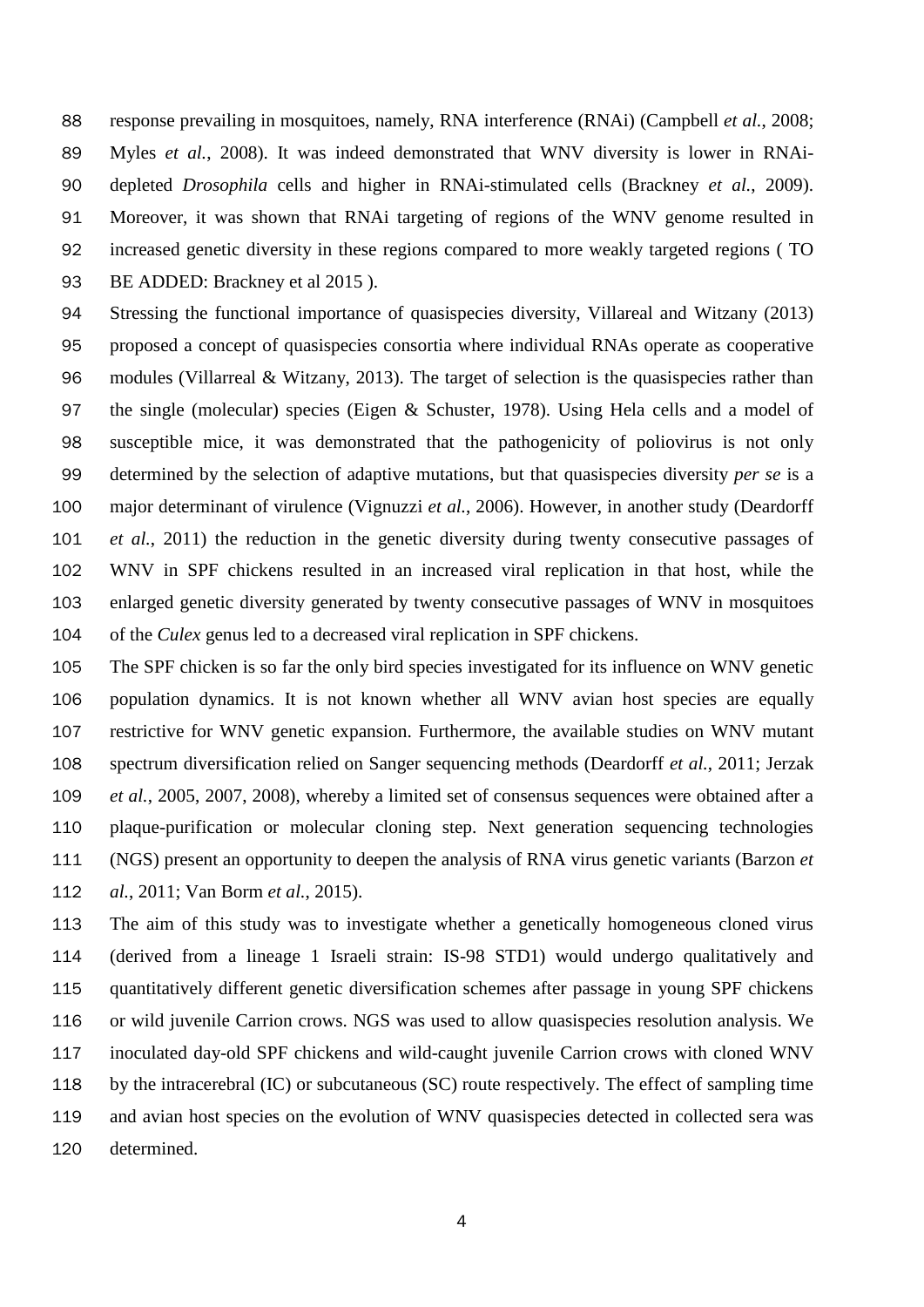- **RESULTS**
- 

## **Animal experiments**

 In order to investigate WNV quasispecies dynamics in infected birds, chickens and Carrion crows were inoculated. The first clinical signs of WN disease (WND) were observed in one SPF chicken at 2 dpi, which died at 3 dpi (prostration, lethargy, unresponsiveness). By 4 dpi, all the remaining chickens were prostrate and less reactive. At autopsy, spleens of chickens sacrificed on 4 dpi appeared hypertrophied. The infected crows showed clinical signs (reduced activity, prostration, lack of reactivity) of WND only on 4 dpi.

 Viral RNA loads in sera of both bird species confirmed the replication of WNV in the hosts (Table 1). In order to ensure sufficient amounts of viral RNA for performing the deep- sequencing analysis, only the three most viremic chickens at 2 and 4 dpi were selected for further deep-sequencing analysis.

### **WNV full genome sequencing**

 The thirteen infection samples sequenced in this study (inoculum and RNA from the sera of the Carrion crows and SPF chickens sacrificed at 2 and 4 dpi, Fig. 1) had identical consensus sequences. This consensus sequence (Genbank accession number KR107956) differed by 16 nucleotides from the Is98 strain (accession number: AF481864) from which the cloned virus was derived. One of these single nucleotide variants (SNVs) is a silent mutation intentionally introduced to create a *SnaBI* restriction site (Bahuon *et al.*, 2012). The remaining fifteen SNVs could have arisen during the passaging of the WNV prior to cloning, the amplification and the subcloning of the Is98 genome, the amplification of the Is98-expressing plasmid in E. coli DH5α, or after transfection into Vero cells for the first rounds of viral amplification.

 Our NGS sequencing strategy resulted in an average coverage depth of at least 700x in all samples, allowing quantification of minor frequency variants in the RNA virus quasispecies population. However, due to the variation observed in the control sample (the PCR amplified plasmid, see Supplementary Information S1), a cutoff frequency >1.81% was used to validate variants as significantly different from artifactually introduced RT-PCR and sequencing errors.

 The detected genetic variations were scattered over the WNV genome (Table 2). Importantly, none of the observed polymorphic sites involved the single nucleotide differences between our inoculum and the Is98 strain (AF481864). Only in the 5' non-coding region and in the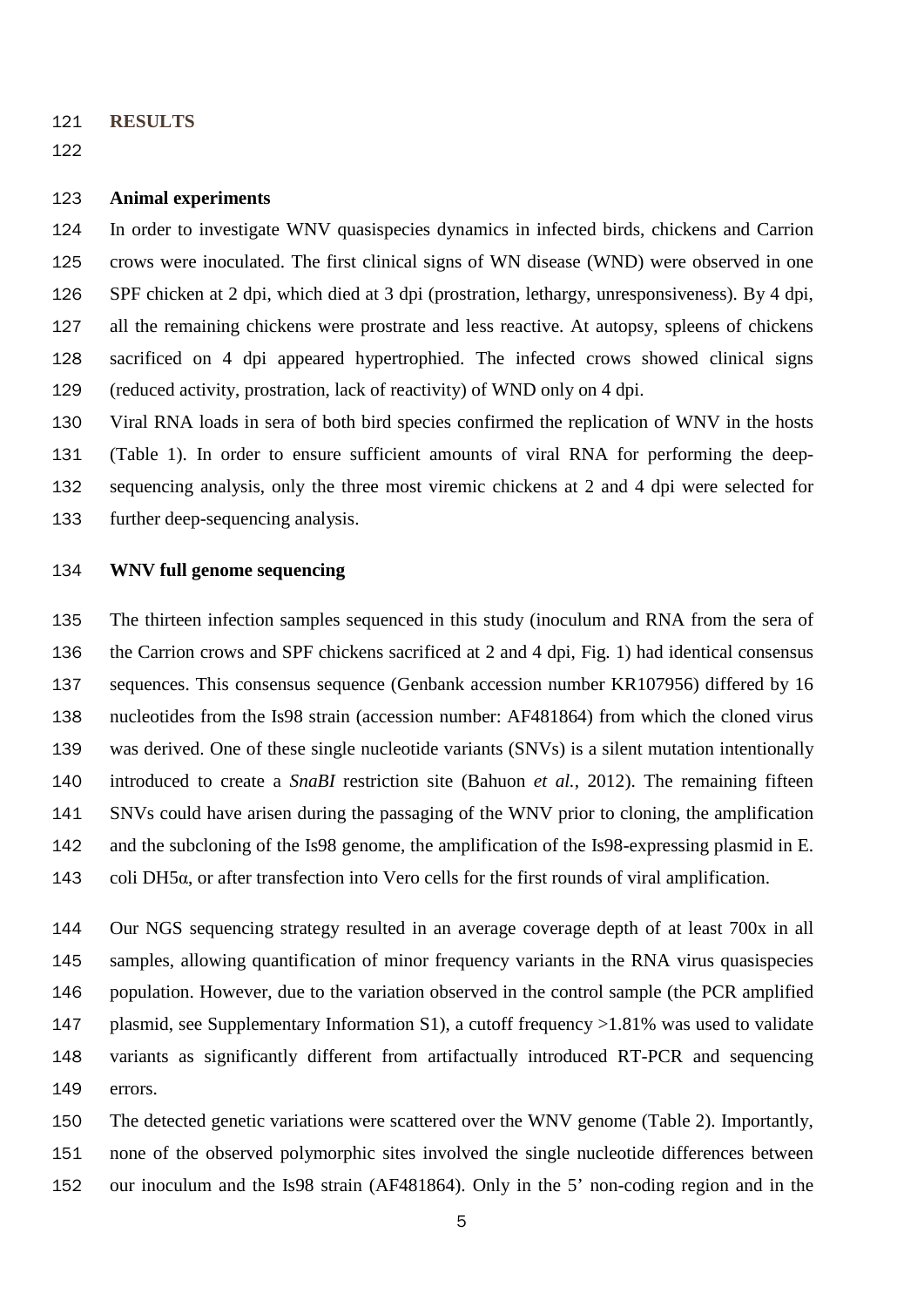NS2b-coding region no variants were observed. Most of these substitutions (34/37) were transitions. Overall, the number of non-synonymous mutations exceeded the number of silent mutations (22 vs. 15). Minor variants that were conserved between the inoculum and the chicken and crow samples distributed equally between silent and non-synonymous mutations, and were mostly localized in the region coding for NS1. The ratio of non-synonymous (NS) to 158 silent (S) mutations did not differ between bird groups (NS/S =  $7/8$  for chickens and NS/S = 159 11/11 for crows n°1, n°2, n°4 and n°6), except for crows n°3 and n°5 that gave rise to the 160 most frequent non-synonymous mutations  $\text{(NS/S)} = 12/5$  and  $\text{NS/S} = 6/3$  respectively). Overall, the validated genetic variants did not show significant host species bias, and were scattered over the genome with increased incidence in the NS1 encoding region.

#### **Quasispecies characterization**

 Clustering analysis of all the polymorphic loci (Table 2) combined with a heatmap visualization of variant frequencies showed that the distribution of mutation frequencies over the genome was more similar in chickens and the inoculum which cluster closely together, while the crows formed a separate cluster and showed more variability (Fig. 2). All chicken samples seemed to maintain the diversity pattern (loci & their variant frequency) present in the inoculum. On the contrary, the quasispecies populations in crows tended to drift away from the population in the inoculum, changing the frequency at variant loci already present in inoculum and generating new variant loci (Fig. 2).

 To determine differences in genetic diversity between host species and sampling times, Euclidian pairwise differences in variant frequencies over all polymorphic sites were calculated to demonstrate differences within and between groups (Fig. 3). In terms of WNV genetic diversification, the chickens were similar to each other and to the inoculum, while crows showed much higher levels of diversification from the inoculum and from each other. Specifically, levels of genetic diversification between the crows and the inoculum and 178 between the crows and the chickens did not differ significantly ( $P = 0.51$ ) but were greater 179 than diversification between the chickens and the inoculum ( $P < 10^{-5}$ ; Fig. 3(a)). Moreover, within-group diversification in variant frequencies over all polymorphic sites was higher 181 within the crow group than within the chicken group ( $P < 10^{-5}$ ; Fig. 3(b)), indicating variable quasispecies diversification in crows compared to a more homogenous quasispecies dynamics in chickens. Time after infection (2 dpi vs 4 dpi) did not seem to affect the observed Euclidian distances (Fig. 3).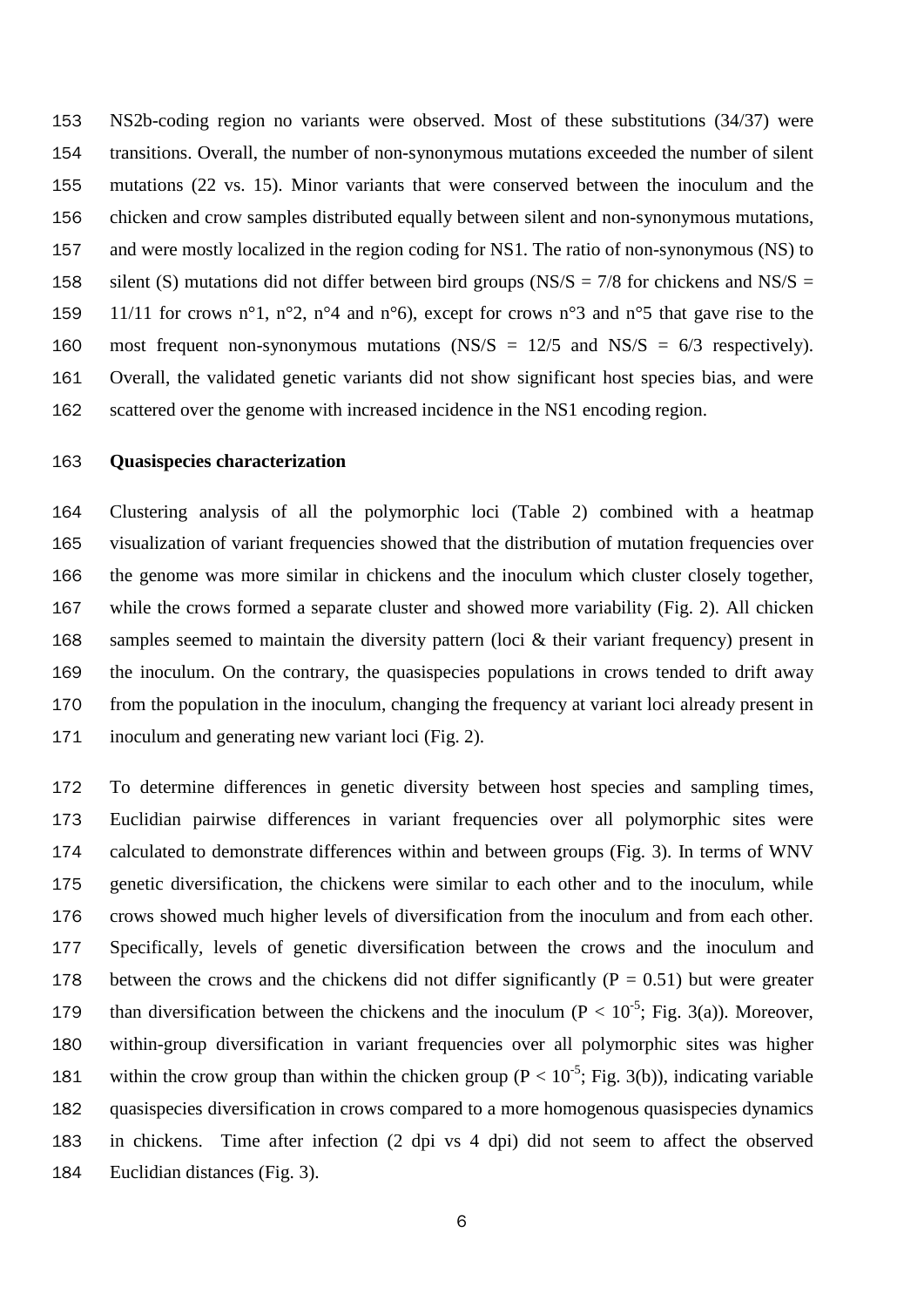Looking more in detail at the low frequency variants detected (Table 2), we observed that the inoculum was characterized by 12 polymorphic sites, with the highest frequency observed at 27.99 % of the viral population. This was surprising given that the inoculum is the product of limited rounds of genomic RNA amplification in Vero cells after electroporation. Although samples derived from chickens showed virtually the same genetic variants (at similar frequencies) as the inoculum, a few exceptions were evident. These included a SNV at position 5,608 that appeared in all the chickens but chicken n°14 (sacrificed at 4 dpi), a SNV at position 10,312 that was only detected in chicken n°3 (sacrificed at 2 dpi), and a SNV at position 9,716 that was present in the inoculum but disappeared from all the six chicken samples (Table 2).

 The diversification of WNV quasispecies in crows away from the inoculum quasispecies 197 population resulted in 18 new genetic variants in crows  $n^{\circ}1$ ,  $n^{\circ}2$  and  $n^{\circ}3$  in comparison with 198 the inoculum or the chicken samples (Table 2). Crow  $n^{\circ}$  had the highest number of differing 199 genetic variants ( $n = 17$ ). The variant at position 9,706 of the inoculum was cleared from the quasispecies population in crows, as it was for chickens. At 4 dpi, 5 additional SNVs 201 appeared in crows  $n^{\circ}4$ , 5 or 6 in comparison with the inoculum or the chicken samples. Some SNVs were present in all samples (inoculum, chickens, crows) at comparable frequencies, while the SNV occurring at position 3,298 of the genome dropped in frequency from an average of 26.79 % in the inoculum and chicken samples to an average of 11.47 % in the crow samples (Table 2).

 In conclusion we observed that WNV populations passaged in chickens did not diversify significantly from the virus population of the inoculum. However, the WNV populations in the experimentally infected crows behaved more heterogeneously, and showed significant

diversification away from the viral inoculum quasispecies structure.

## **DISCUSSION**

 Applying NGS technology, an average coverage of at least 700x was achieved in all samples, ensuring sensitive detection of low frequency variants. The relatively high background level of experimentally introduced error in the quasispecies populations (up to a threshold of 1.81 %) was predominantly attributed to the PCR amplification step, rather than the 454 sequencing step. Indeed, the WNV control plasmid (no PCR amplification) exhibited no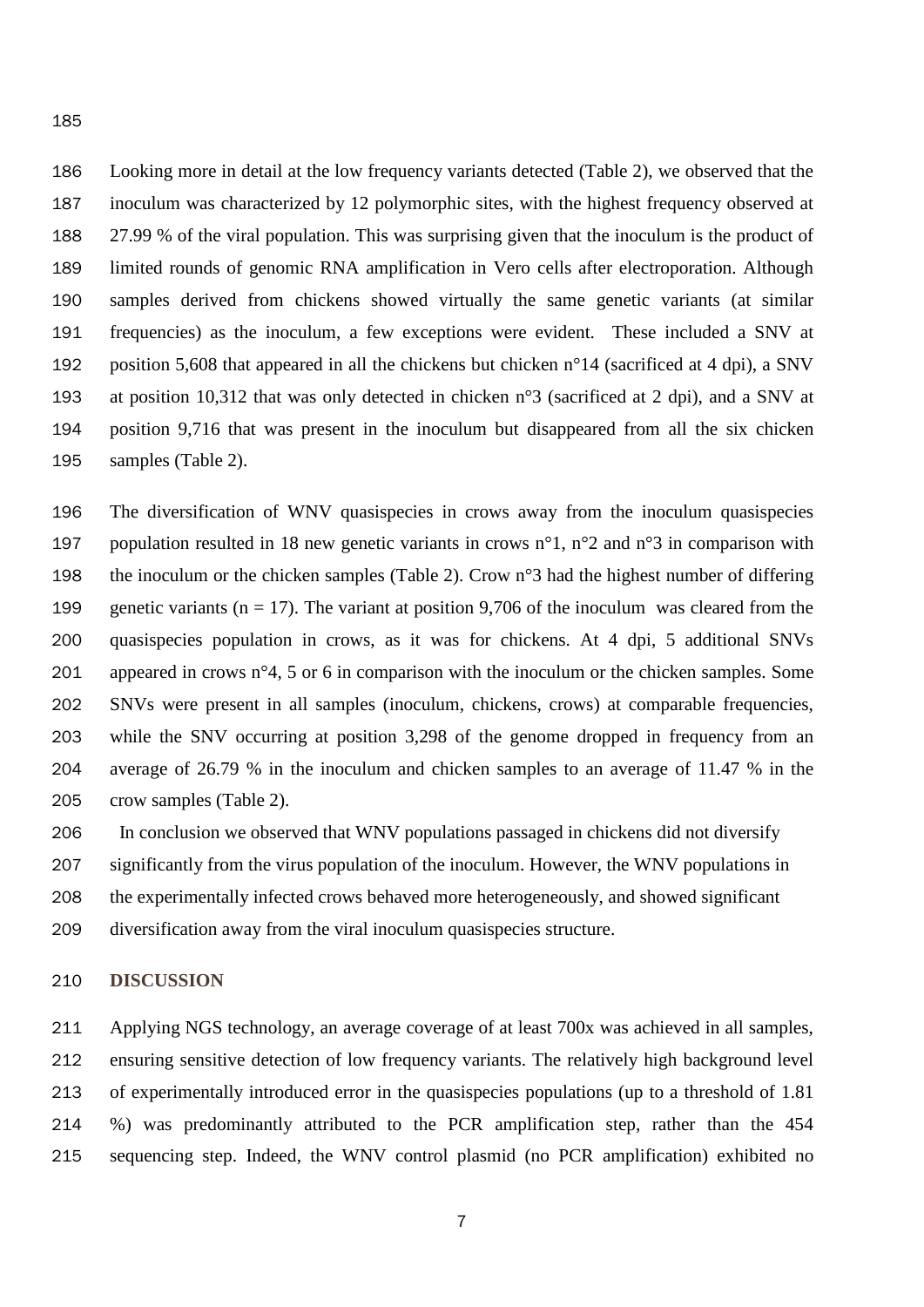LoFreq-validated minor variants, while the PCR-amplified control resulted in minor variants as frequent as 1.81 %. Although reducing the number of PCR cycles or avoiding PCR amplification may significantly lower this cutoff, the required input DNA concentration of 500 ng for the Roche library preparation used in this study required PCR amplification. Nevertheless, even taking a conservative 1.81 % frequency threshold into account to discriminate meaningful variation from experimentally introduced variation, our data allowed a detailed documentation of the quasispecies dynamics, including the occurrence of new minor variants, the clearance of variants, and variant frequency modulation. Unlike the cloning and Sanger sequencing-based approaches in previous studies, this methodology combines complete genome characterization with high resolution analysis of WNV quasispecies populations.

 Previous studies documenting WNV quasispecies (Deardorff *et al.*, 2011; Jerzak *et al.*, 2008) focused on *Culex* mosquitoes as a model for the arthropod vector, and young SPF chickens as a bird reservoir model. Mosquito hosts increased the WNV genetic diversity while birds – represented by the chicken model – acted as selective sieves. Given that young SPF chickens represent an artificial model host for WNV, we investigated WNV quasispecies dynamics in a natural susceptible wild bird, i.e., the Carrion crow. We found that after a single passage, WNV quasispecies populations were significantly more diverse in Carrion crows than in SPF chickens, despite higher average viral RNA loads in the sera of the latter compared to the former. In contrast, the conservation of the inoculum WNV quasispecies population in infected chickens and the overall lower genetic diversity of WNV populations in chickens confirmed previous findings in 2-day-old SPF chickens sampled on 2 dpi and analyzed by Sanger sequencing (Jerzak *et al.*, 2007). Our study represents the first NGS based quasispecies analysis of an experimentally infected WNV susceptible wild bird species. These findings suggest that, apart from the previously documented diversifying role of mosquitoes, wild bird species may also contribute to the genetic diversification of WNV during its natural life cycle.

 Although the present study provides clear indications for WNV diversification in wild susceptible birds, our study design was limited by logistical and technical constraints, calling for a careful interpretation of these results. First, our approach identified genetic diversity in the inoculum that was experimentally derived from RNA transcripts representing a cloned virus. This genetic diversity may not be representative of the quasispecies population in the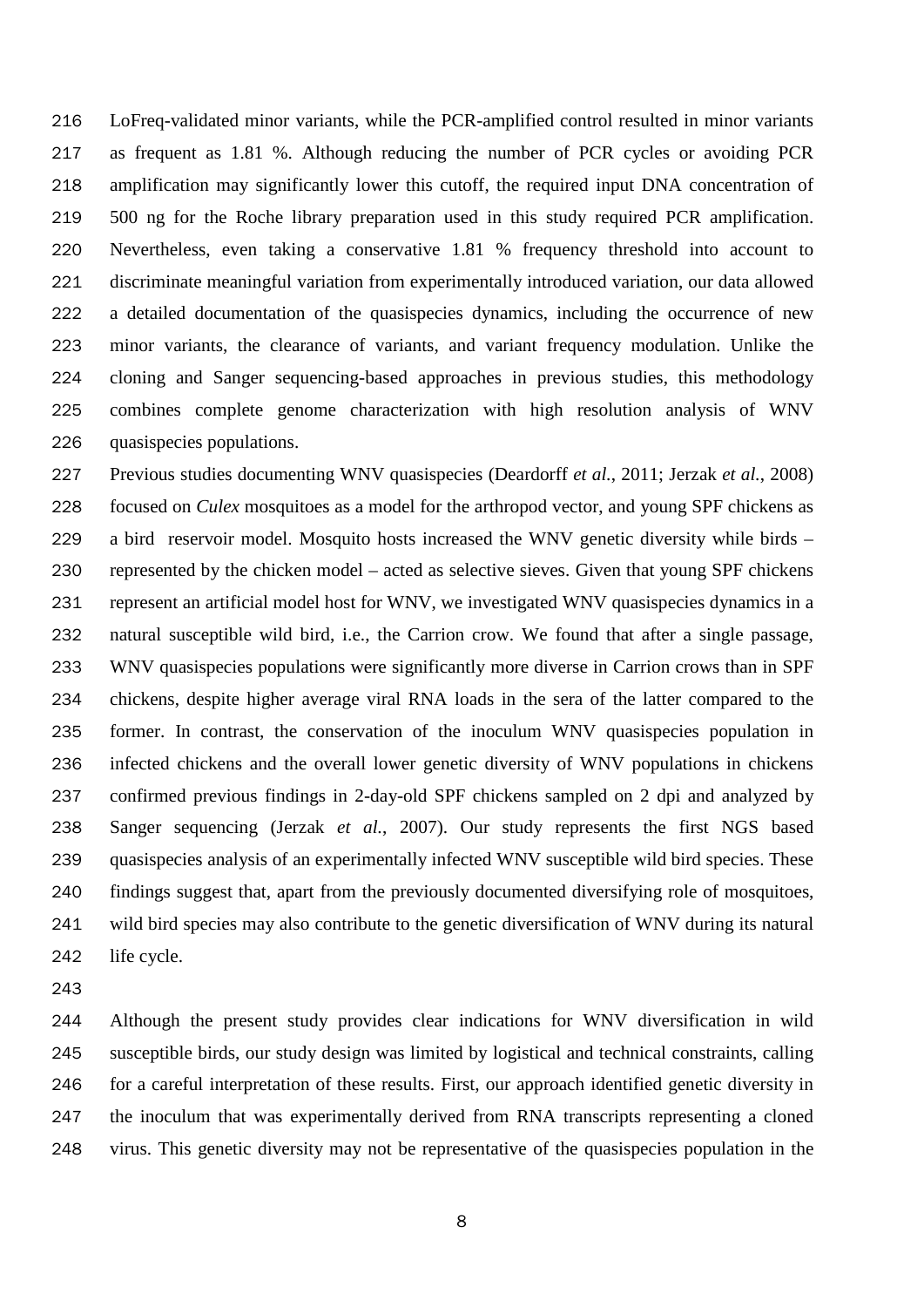parental virus. However, we believe our conclusions about the observed evolutionary processes in a single passage in a wild bird species remain valid.

 Second, due to sensitivity constraints of the whole genome sequencing approach, we selected samples from the most viremic chickens to allow isolation of sufficient viral RNA for processing by NGS. This may have led to a bias. At 2 dpi, chickens experienced higher viral loads than corvids. However, this higher replication efficacy in chickens did not associate with a higher virus diversification rate.

 Finally, we inoculated crows and chickens by two different routes. Chickens were inoculated by the IC route for the sake of comparability with our previous in vivo characterization of the Is98 virus (Dridi *et al.*, 2013), showing a better pathotype discrimination upon IC inoculation in day-old chickens. However, previous studies on WNV quasispecies dynamics used SC inoculation (Deardorff *et al.*, 2011; Jerzak *et al.*, 2007, 2008). For bioethical reasons, and to simulate a more natural infection route, crows were infected subcutaneously. Previous viral challenges in SPF chickens showed equivalent clinical (time to death) and virological (viremia and NS1 secretion kinetics) outcomes irrespective of the inoculation route (SC or IC). We cannot exclude a significant inoculation route effect on quasispecies dynamics as the primary replication sites upon SC vs. IC inoculation represent fundamentally different cell populations. For this reason, we refrain from any comparative conclusions between both infection models as host-specific and inoculation specific factors interfered in the experimental design. However, it should be noted that also previous studies comparing WNV diversity in different hosts suffered from these limitations. For instance, WNV diversity in SC-inoculated chickens and intrathoracically infected mosquitoes was compared (Deardorff *et al.*, 2011; Jerzak *et al.*, 2007, 2008).

 Juvenile wild crows (aged almost one year) are expected to mount a full immune response (Smits & Bortolotti, 2008). Hosts immune responses to viral infections drive the emergence of new viral variants. This was shown in mosquitoes where intense RNAi targeting of particular regions of WNV genome associates with increased mutational diversity in these regions compared to more weakly targeted regions(Brackney et al., 2015).. Similarly, in acute hepatitis C virus (HCV) disease, early infection was shown to be first oligoclonal, increasing in quasispecies diversity in the later phase of infection (Manzin *et al.*, 1998). Moreover, in HIV disease, patients with high-titer neutralizing antibodies activity in serum show the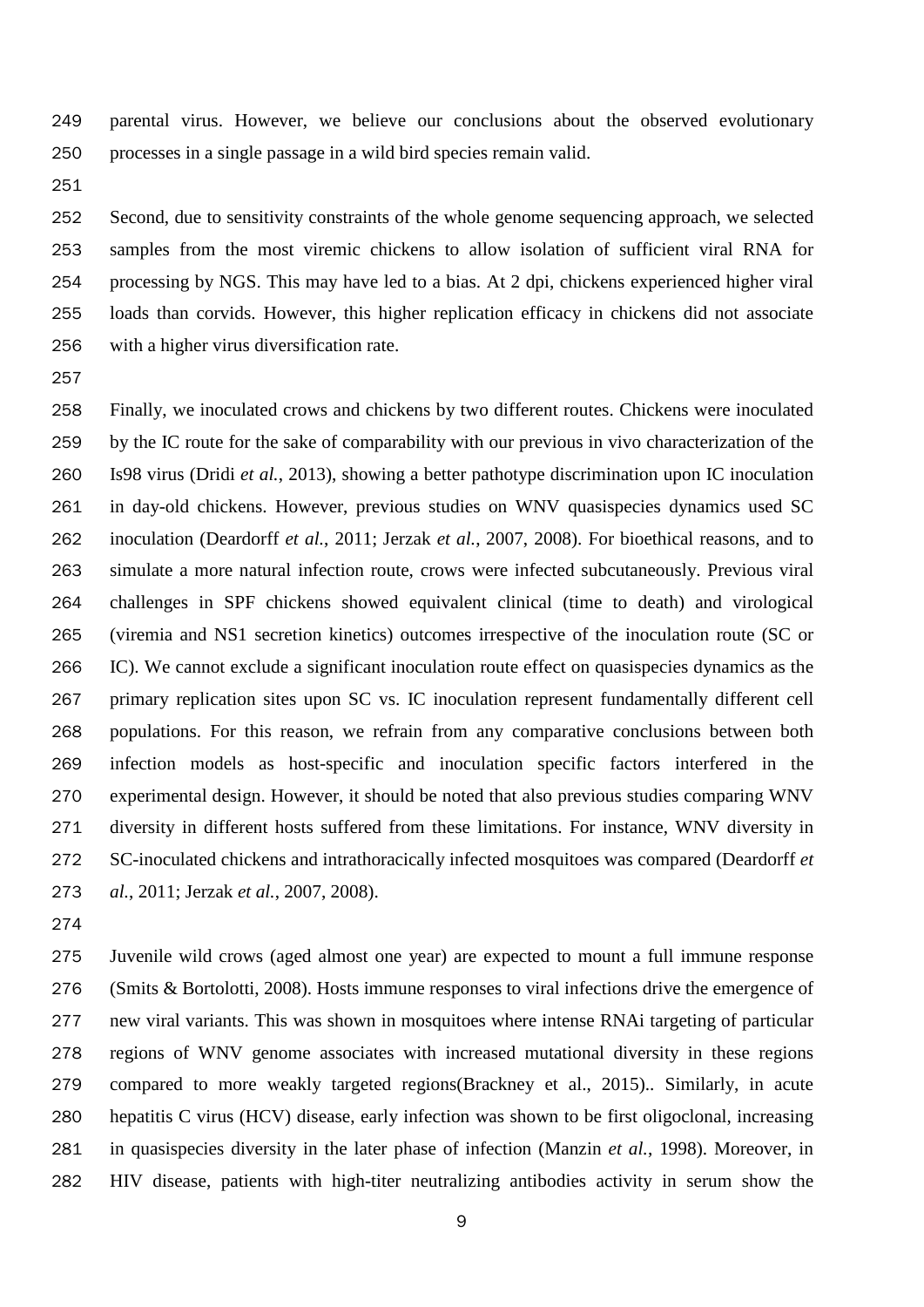strongest positive selection pressure on the viral envelope glycoprotein early in infection (Bunnik *et al.*, 2008).

- Moreover, the while the wild-caught Carrion crows used in this study are expected to exhibit heterogeneous genetic backgrounds. A high diversity in wild birds' genetic backgrounds, specifically if it affects genes involved in the immune response, might modulate the composition of an infecting viral quasispecies. For example, natural populations of great reed warblers (*Acrocephalus arundinaceus*) exhibit a high variability at MHC I loci (Westerdahl *et al.*, 2004), while the house finch (*Haemorhous mexicanus*) transcriptome of genes expressed in the spleen was shown to harbor approximately 85,000 SNPs, a subset of which has functions related to immune responses (Zhang *et al.*, 2014).
- NS1 is a multifunctional viral glycoprotein that is highly conserved among flaviviruses (Coia *et al.*, 1988). Interestingly, most of WNV variants that were shared between all samples in this study occurred in the NS1-coding region. Moreover, 6/8 of these substitutions resulted in changes in the amino acid sequence. Previous studies relied on Sanger sequencing, which may explain why they did not detect low frequency genetic variants in NS1. The most abundant genetic variant in this study occurred at position 3,298 of our consensus WNV sequence, within the NS1 coding region. This non-synonymous Thr > Ala mutation contributed to 28.79 300 % of the viral population in chicken  $n^{\circ}$  1 (sampled on 2 dpi). Given that the frequency of this genetic variant decreased in crow-derived samples, one could speculate that selective pressure on this 3,298 locus is higher in crows compared to chickens. Host species differential tolerance to WNV mutations was previously evidenced as the modulation of the NS3 helicase activity by an asparagine deletion (position 483) was shown to lead to dramatically lower replicative fitness in chickens than in mosquitoes (Ebel *et al.*, 2011). Another example in our data is the SNV at position 9,716 of Is98 cloned genome which corresponds to a NS5 Val >Ala mutation and is present in 1.84% of the inoculum viral population. This viral subpopulation is cleared from all the chicken and crow samples, suggesting that given the RdRP function of NS5, this mutation might be detrimental to WNV replication fitness in avian hosts. Similarly, some subtle alterations of WNV RdRp affected WNV fitness in a host-dependent manner (Van Slyke et al., 2012).

 Crows n°3 and 5, sampled on 2 and 4 dpi respectively, gave rise to the most frequent non- synonymous mutations overall (12/17 and 6/9 respectively), suggesting a relaxed purifying selection in those two birds. Although the primers used for WNV genome amplification did not allow for the complete sequence of the NCR, two mutations emerged in the 3'-NCR isolated from some avian samples: locus 10,312 in chicken n°3 and crows n°4 and 6 and locus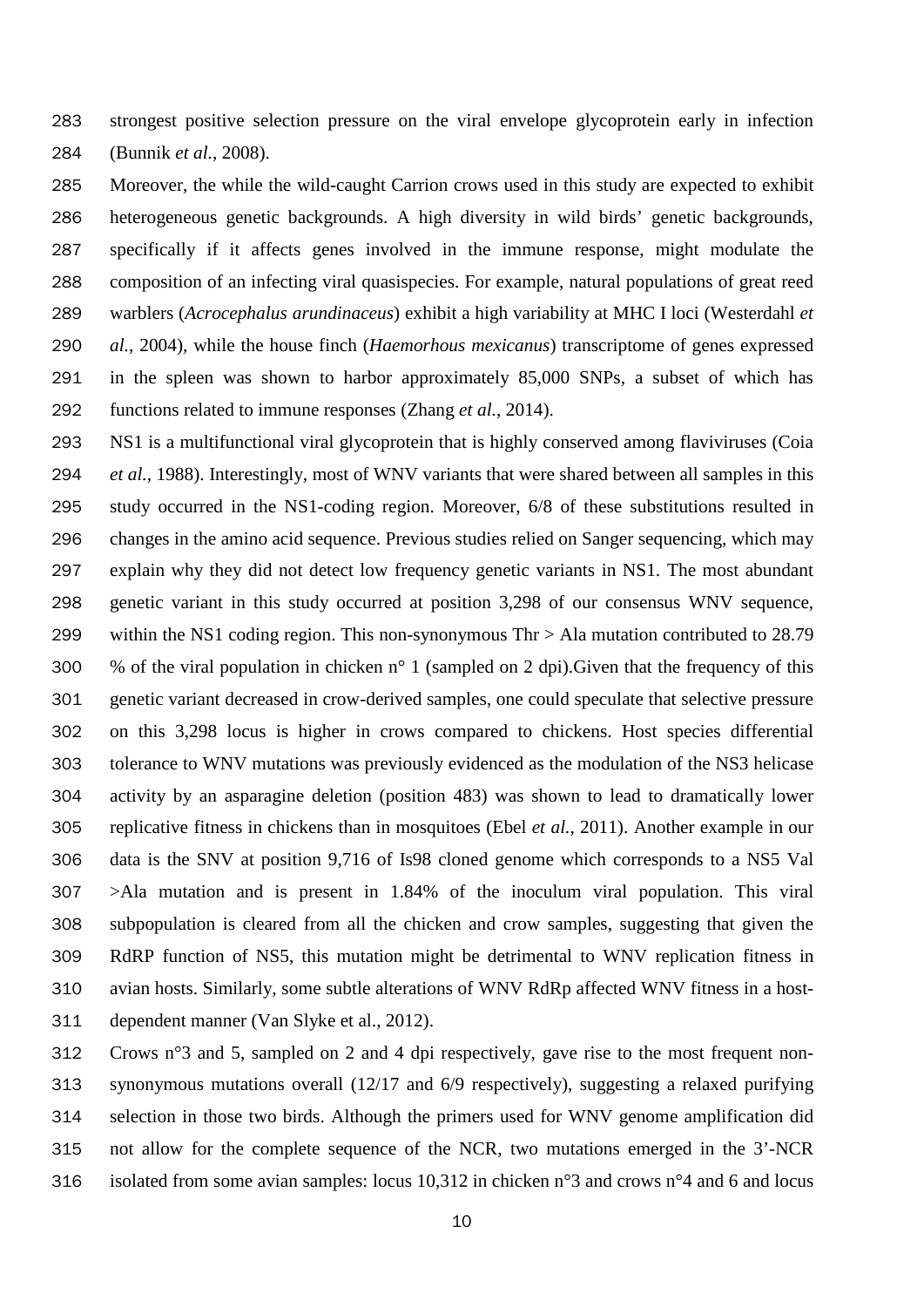10,4256 in crow n°3, whereas no viral subpopulations could be detected in the 5'NCR of our samples. The conservation of the 5'-NCR length (constant 96 nt) compared to the 3'-NCR (337 to 649 nt depending on strains) was previously demonstrated (Brinton, 2013). On the other hand, the 3'- and 5'-NCRs fold into RNA secondary structures whose deletion is lethal for WNV infectious clones (Anthony *et al.*, 2009; Brinton & Dispoto, 1988; Brinton *et al.*, 1986; Deas *et al.*, 2005, 2007; Elghonemy *et al.*, 2005; Li *et al.*, 2010; Yu & Markoff, 2005). This suggests that the length of the 3'-NCR increases the chance that non-lethal mutations occur in this region, as we seem to observe in some of ours samples.

 Previous research led to a paradigm whereby mosquitoes provide a source for viral genetic diversity while birds, as modeled by SPF chickens, act as selective sieves (Deardorff *et al.*, 2011; Jerzak *et al.*, 2008). It should be noted that studies on chickens mostly sampled serum, whereas mosquito samples analyzed represented a more diverse group of organs and tissues. Our findings imply that this paradigm might not be strictly applicable in nature. Indeed, the data we obtained with wild corvids suggest that, besides mosquitoes, at least some of the natural WNV-susceptible avian hosts provide a selective environment during WNV replication that can contribute to genetic diversification. This study shows that the commonly used young SPF chicken IC inoculation model for WNV characterisation may not fully reflect the complexity of WNV quasispecies modulation by its natural avian hosts following natural infection (mimicked by subcutaneous inoculation in the present study). An interesting extension of this work would be to check whether crow-introduced WNV mutations would be retained during further passage in a mosquito host, and whether further alternating passages between crows and mosquitoes would increase WNV infectivity. The application of NGS technologies to the analysis of WNV quasispecies dynamics as the virus cycles between arthropods and avian susceptible hosts might shed light on the mechanisms of WNV endemisation and pathogenic evolution.

## **MATERIAL AND METHODS**

## **Virus and virus preparation**

 A wild type cloned virus previously derived (Bahuon et al., 2012) from lineage 1 clade a Is98 virus strain (IS-98 STD1, Genbank accession AF481864) was used in this study. The inocula were unpassaged (P0) as they were prepared by collecting tissue culture supernatant 5 days after electroporation of Vero cells (African green monkey kidney-derived cells, provided by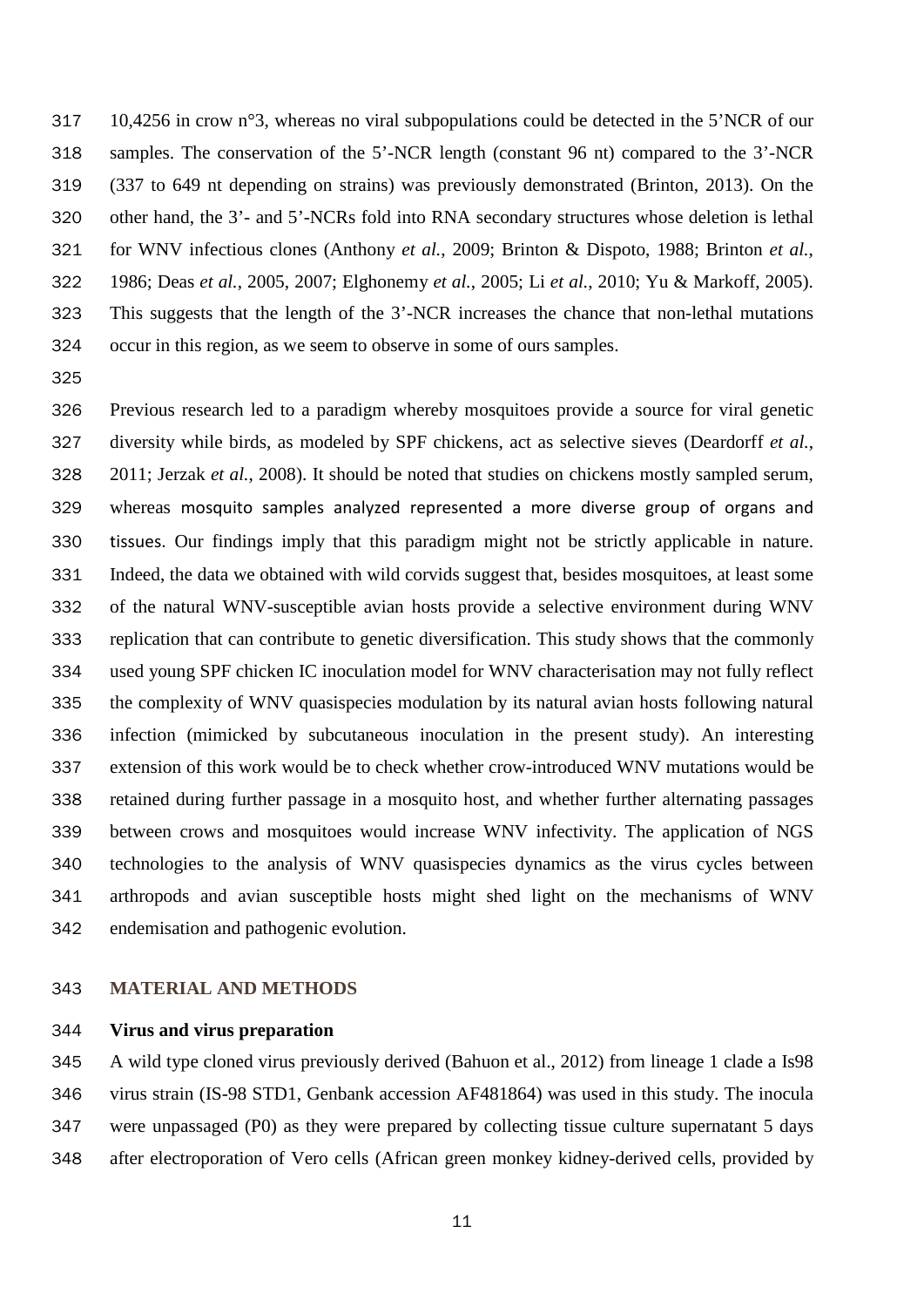P. Desprès from the Pasteur Institute of Paris) with WNV genomic RNAs obtained through Sp6-driven *in vitro* transcription of the Is98 infectious clone plasmid. Tissue supernatants were clarified by centrifugation at 600 g for 5 min and stored in aliquots at - 80 °C.

#### **Chickens**

 After hatching, SPF white Leghorn chickens (Lohmann Valo, Cuxhaven, Germany) were kept in biosecurity level 3 (BSL-3) isolators and animal experiments were conducted under the authorization and supervision of the Biosafety and Bioethics Committees at the Veterinary and Agrochemical Research Institute (VAR), following National and European regulations (procedure agreement no. 111202-01). The birds were provided with a commercial diet for poultry and water *ad libitum* throughout the experiments.

#### **Carrion crows**

 Six juvenile (less than one year of age) Carrion crows were caught in a cereal-baited trap set close to a rubbish tip in central Belgium in April 2013. Ongoing serosurveillance in domestic and wild birds (including carrion crows) did not detect any flaviviral circulation in Belgium during 2012-2013. Birds were transferred to the VAR biosafety level 3 (BSL-3) facilities and kept in isolators located in a room lit 12 h/day. Isolators were kept at 20–22 °C and provided with perches and wood logs. Water and food (cereals and cat food) were provided *ad libitum. Crows* were acclimated to isolators 2–3 days before inoculation. Crows could be caught and held captive for scientific purposes after an *ad hoc* derogation granted by the Nature and Forests Department of the General Operational Direction of Agriculture, Natural Resources and Environment (Public Service of Wallonia). Animal experiments were conducted under the authorization and supervision of the Biosafety and Bioethics Committees at the VAR, following National and European regulations (procedure agreement no. 111202-02).

#### **Experimental infection of birds**

 Twenty day-old SPF chickens were inoculated intracerebrally (IC) with 50 μl inoculum of 374 cloned virus diluted in sterile PBS to  $10^3$  TCID<sub>50</sub>. Six Carrion crows were inoculated 375 subcutaneously (SC) with 100 µl inoculum of cloned virus diluted in sterile PBS to  $10^{3.5}$ 376 TCID<sub>50</sub>. Disease symptoms were observed daily until 4 days post-infection (dpi). On 2 and 4 dpi, ten chickens and three crows were sacrificed. Blood was collected from each animal and allowed to clot for 6 h at room temperature (RT°). After centrifugation at 4000 rpm for 5 min, serum was collected and aliquots stored at -80°C for further use.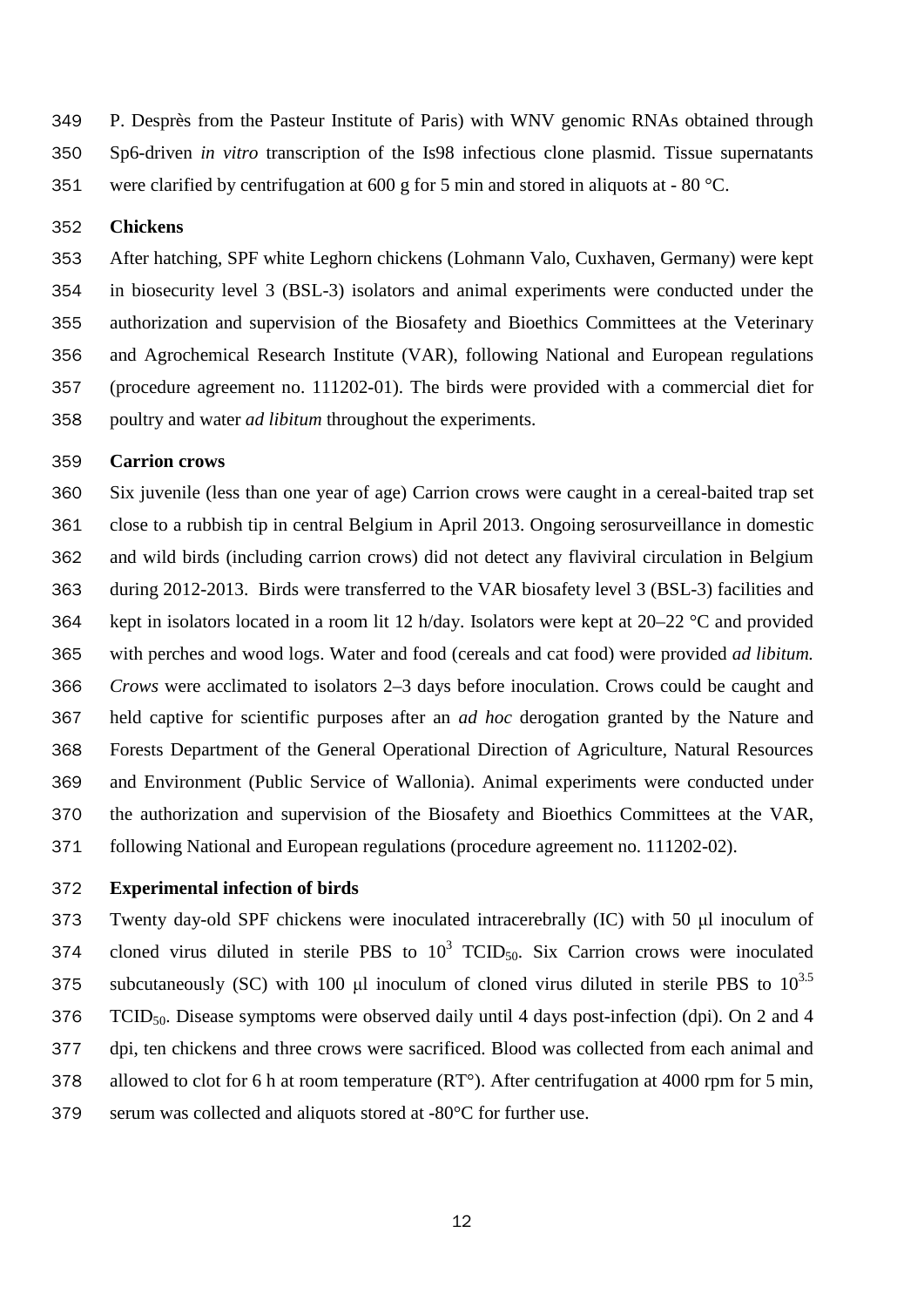#### **Viral RNA load quantification**

 RNA was extracted from sera samples and inoculum (P0 *Wt Pro* cloned virus) using a QIAamp Viral RNA Mini Kit (Qiagen GmBh, Hilden, Germany) according to the manufacturer's instructions and stored at -80°C. Two μl of each extract were subjected to rRT-PCR using the QuantiTect Probe RT-PCR Kit (Qiagen GmBh, Hilden, Germany), 0.15 μM final concentration of primers (WNNS2-F: 5'-CCTTTTCAGTTGGGCCTTCTG-3' and WNNS2a-R: 5'-GATCTTGGCTGTCCACCTCTTG-3') and0.2 μM final concentration of probe (WNNS2A-6-FAM TAMRA: 5'-TTCTTGGCCACCCAGGAGGTC-3'-TAMRA) in a final reaction volume of 25 µl (Dridi *et al.*, 2013). A reverse-transcription step at 50°C for 30 min was followed by 10 min at 95°C and 50 cycles of 15 sec at 95°C, 34 sec at 54°C and 10 390 sec at 72°C. Quantification of WNV was realized using standard curves  $(R^2 > 0.99)$  generated with previously titrated Is98 WNV seed. Only the three most viremic chickens sacrificed at 2 and 4 dpi were selected for the subsequent deep-sequencing analysis to ensure that enough genetic material was available.

#### **WNV genome amplification**

 RNA was extracted from new aliquots of sera samples and inoculum (P0 cloned virus) using a QIAamp Viral RNA Mini Kit (Qiagen GmBh, Hilden, Germany) from a serum volume of 280 μl instead of 140 μl. RNA was reverse-transcribed using Superscript III Reverse Transcriptase (Invitrogen), 5 µl of extracted RNA, 300 ng of random hexamers, and 0.77 mM dNTPs in a final volume of 13 µl. After 5 min of annealing at 65 °C, 1 μl of 0.1 M DTT, 200 U of Superscript III RT, 4 μl of 5x First-Strand buffer and 1 μl of RNase out were added. Reverse 401 transcription was performed at 25 °C for 5 min followed by 50 °C for 60 min and 70 °C for 402 15 min. Subsequently, 2 U of RNase H was added followed by incubation at 37<sup>o</sup>C for 20 min. The WNV genome was PCR amplified using 4 overlapping primer pairs and Platinum Taq DNA Polymerase High Fidelity (Invitrogen) according to the manufacturer's instructions and 405 using 3 µl of cDNA, 20 pmol of each forward and reverse primer, and  $2 - 2.5$  mM MgSO4 (depending on the primer pairs). Primer pairs 1, 2 and 3 as well as the reverse primer 4 were previously described (Bahuon et al., 2012); forward primer 4 (5'- AAT GTC ACT GGA GGG 408 CAT TC -3') was developed for this study. After denaturing for 1 min at 94 °C, 40 cycles of 409 15 s at 94 °C, 30 s at 60° C, and 3 min and 16 s at 68 °C were performed, with a final 10-min step at 68 °C. Amplification products (2.3 to 3.3 kb) were analyzed by 1.2 % agarose gel electrophoresis, purified using the High Pure PCR Product Purification Kit (Roche) and quantified using an ND-1000 spectrophotometer (Thermo Scientific).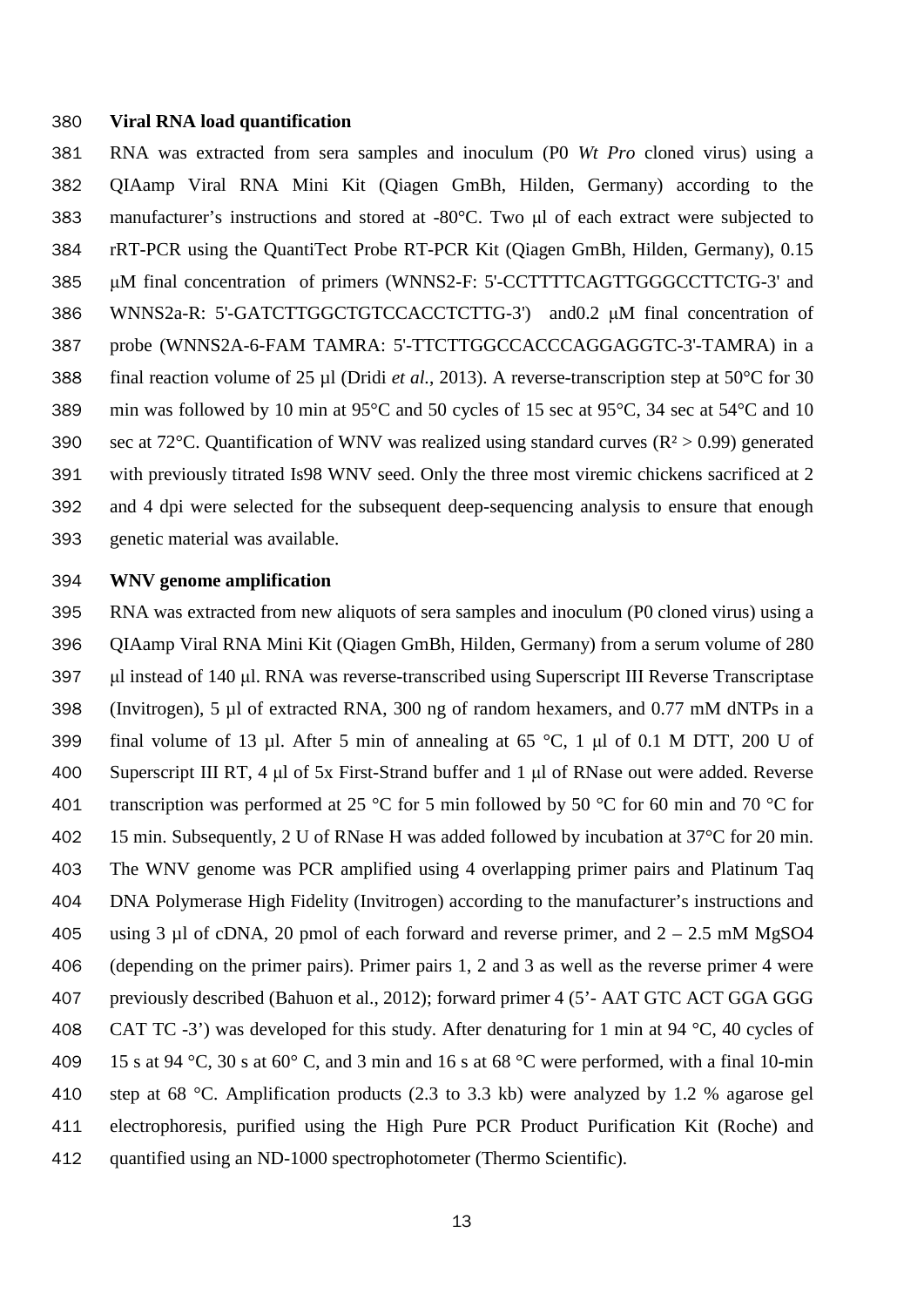#### **Deep sequencing**

 Deep sequencing of the entire WNV genome was performed for the inoculum, the six crows and the six selected SPF chickens (Fig. 1). In order to determine the error rate of both the PCR and sequencing procedures, sequenced controls included the IS98 plasmid clone with or without an initial step of PCR amplification (Fig. 1). For each sample (except for the non- PCR plasmid clone), the four PCR fragments were equimolarly pooled in order to get a total amount of 500 ng of DNA/sample. Subsequently, sequencing libraries for the Genome Sequencer Junior (GS Junior; Roche) were prepared according to the manufacturer's instructions for Titanium Series reagents making use of multiplex identifiers (MID) to identify the different libraries. The resulting libraries were sequenced with a GS Junior with Titanium Series reagents and run protocol (200 cycles). In total, the 15 libraries were spread over 4 runs.

### **NGS Data analysis**

 Sequencing output files were sorted per sequencing library according to their MID sequences. Primer sequences were first trimmed if present at the end of the reads, then reads were trimmed on low quality (sliding window; QV threshold of 30) and length (threshold of 100 bp) using the Sickle tool (Joshi NA, 2011). Reads of the inoculum sample were mapped with gsMapper (Roche) against WNV Is98 strain reference genome (GenBank accession AF481864) in order to obtain a consensus sequence. Subsequently, reference assemblies were performed with gsMapper for all the other samples using the inoculum consensus genome. Only fully mapped reads were retained in order to avoid including chimeric sequences. To enable quantitative comparison, datasets were normalized so that each sample had the same number of reads by randomly sub-sampling to give 29,665 reads per sample. Subsampled reads were realigned against the consensus genome with gsMapper and single nucleotide variants (SNV) were then called from the BAM alignment file with LoFreq version 0.5 (Wilm *et al.*, 2012) with the recommended settings for RNA viruses (holmbonf strand bias filter and non-incorporation of mapping qualities). LoFreq was found to perform better in distinguishing errors from true viral variants on the plasmid control samples when compared to the variants called by gsMapper and those called by RC454 (Henn *et al.*, 2012) and V- Phaser 2 (Yang *et al.*, 2013) (Supplementary Information S1). The cut-off used to exclude errors caused by PCR amplification was set to 1.81 % as this percentage corresponded to the most abundant variant obtained with the PCR-amplified plasmid. Variants observed in the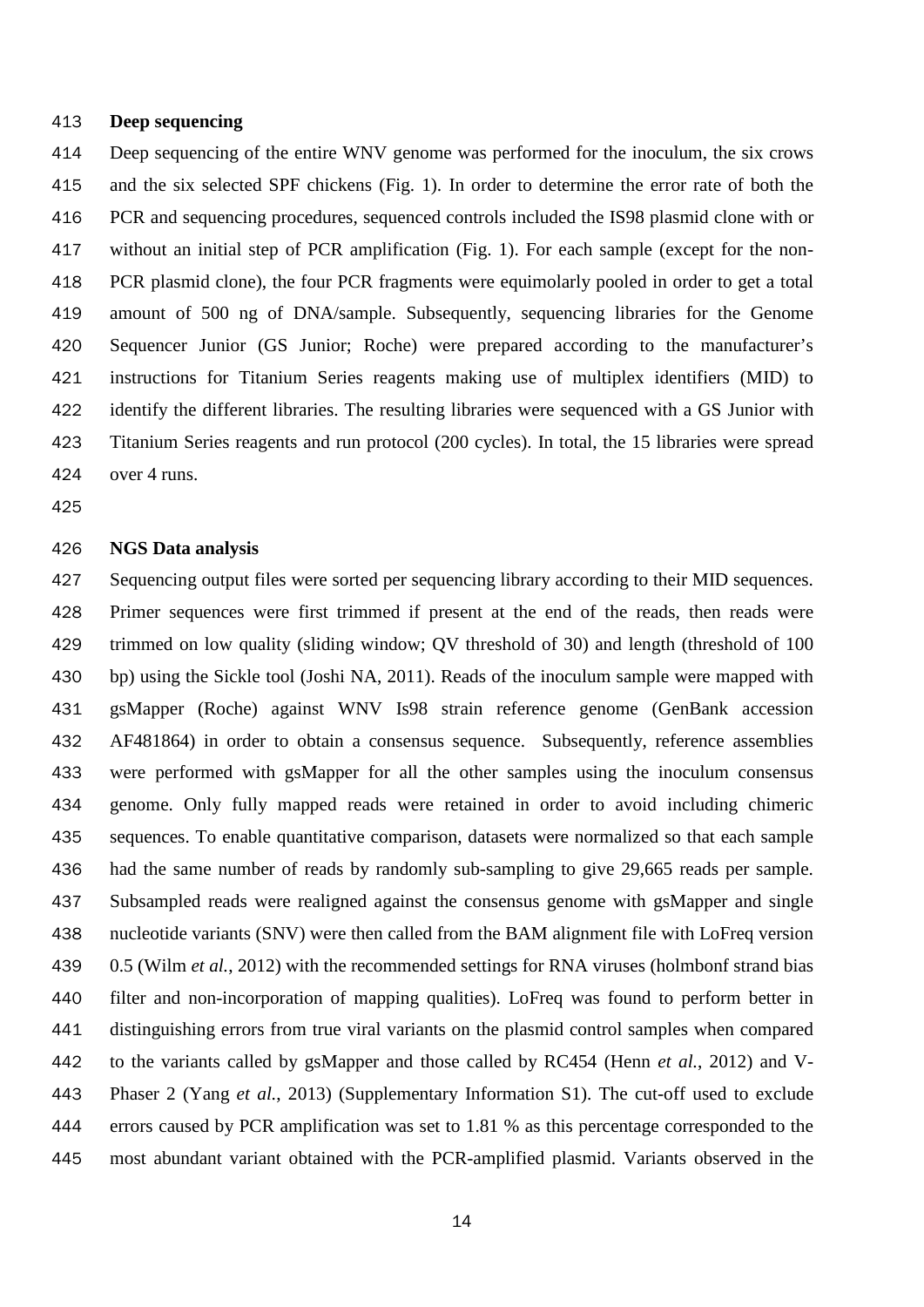plasmid PCR amplified control sample can be attributed to mutation errors generated from the PCR process and base miscalls from the sequencer. However, if a SNV (single nucleotide variant) was present in one sample at a proportion <1.81 %, but exceeded this threshold in another sample, then this SNV was considered as reliable despite being less than the threshold due to the polymorphic site being validated in other samples. Overall, the resulting variant list included 37 validated polymorphic loci across the genome.

## **Hierarchical Clustering and Pairwise Distances**

 Samples were hierarchically clustered based on the variant frequencies at all genome positions where a LoFreq approved variant was observed in any one sample, using the *pvclust* function in R 3.1.2 (R Core Team, 2014) with the standard Euclidean distance, complete linkage clustering and 1,000 bootstrap replicates. For visualization, a heatmap was generated by colouring variants based on their frequency, with the heatmap displayed beside the dendrogram to enable quasispecies similarity between samples to be evaluated.

 The Euclidean distance between each pair of samples was calculated as the square root of the sum of the squared differences between variant frequencies over all genome positions where a LoFreq approved variant was observed in any one sample, using the *dist* function in R 3.1.2 (R Core Team, 2014). Two-sided Mantel permutation tests of between-group difference in mean pairwise distance were used to determine statistical significance. P-values were estimated by comparing the observed difference in means to the null distribution simulated using 10,000 permutations of the distance matrix.

#### **ACKNOWLEDGEMENTS**

 This work was funded by Epi-SEQ: a research project supported under the 2nd joint call for transnational research projects by EMIDA ERA-NET (FP7 project nr 219235). The authors are grateful to Christophe Delgrange for assistance in the *in vivo* experiments, as well as to Orkun Ozhelvaci and Marc Boschmans for expert technical assistance. Acknowledgments are also due to Céline Bahuon for her generous gift of Is98 cloned virus and plasmid.

#### **TABLE HEADINGS**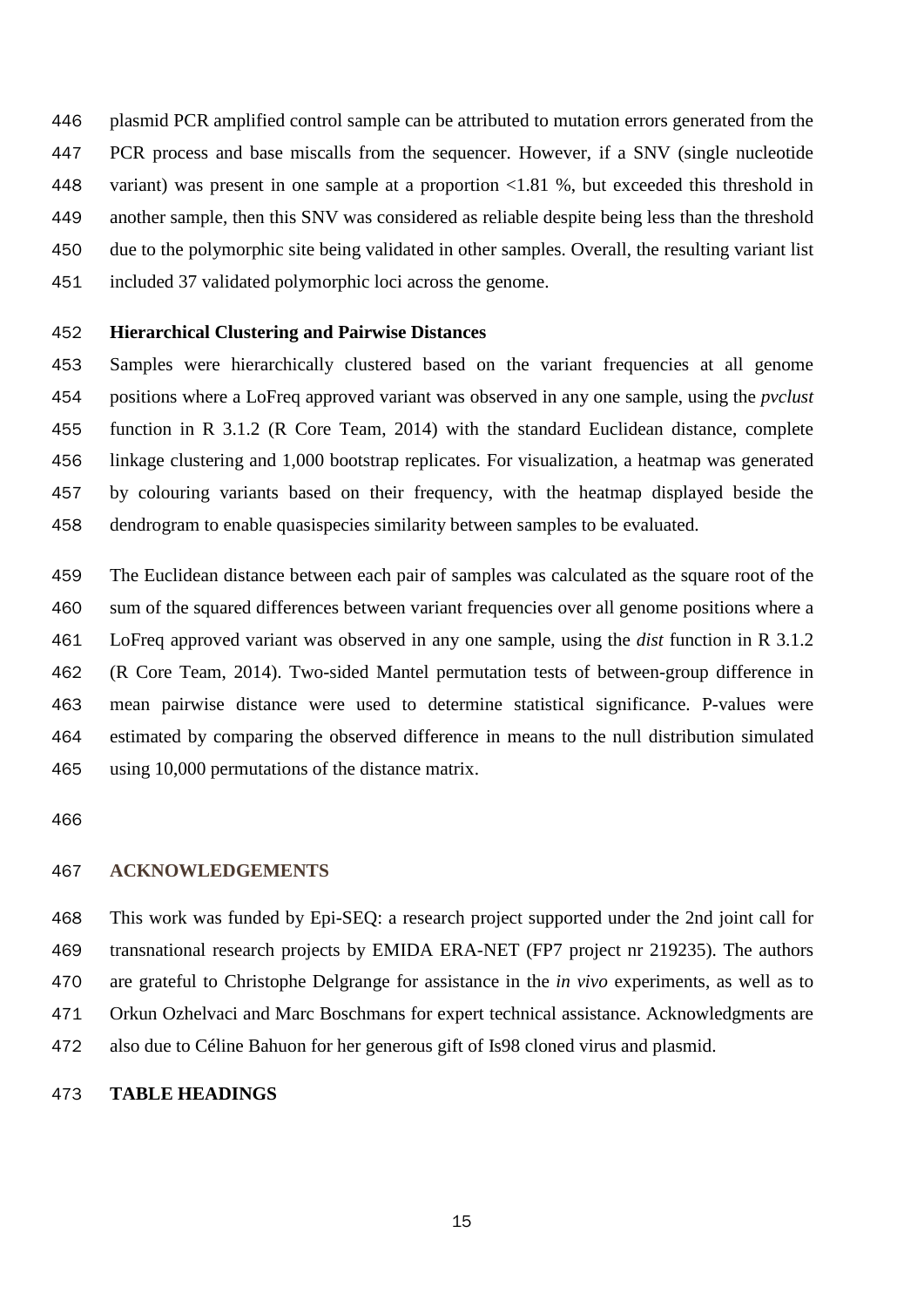**Table 1:** Individual viral loads in the inoculum and in sera of Carrion crows and SPF chickens infected with WNV. Cells highlighted in gray correspond to SPF chicken-derived serum samples selected for the deep-sequencing analysis. N.A.: not applicable.

 **Table 2**: WNV genetic variants that were detected in the inoculum and in the sera of SPF chickens and Carrion crows. Blank cells correspond to loci where no minor genetic variants could be detected above the 1.81 % variant frequency cut-off. Cells highlighted in gray indicate non-synonymous mutations affecting the amino acid sequence. NCR: non-coding region; N.A.: not applicable. S: silent mutation. NS: non-synonymous mutation. Nucleotide positions are indicated relative to the polyprotein coding sequence of the inoculum consensus sequence (KR107956).

## **FIGURE AND SUPPLEMENTARY INFORMATION LEGENDS**

 **Fig. 1**: **Overview of WNV samples and sources of mutations.** A DNA plasmid containing a full-length WNV genome was used as a control sample to assess the amount of erroneous mutations introduced into the reads by the 454 sequencer alone. The plasmid was then PCR amplified prior to sequencing as a further control to assess the amount of error introduced by the PCR process in addition to the 454 sequencer. These 2 control samples were then used to set a frequency threshold for true viral variant detection. A total of 13 biological samples were sequenced: the inoculum used to infect all birds, 6 SPF chickens (3 sequenced at 2 days post infection [dpi] and 3 at 4 dpi), and 6 wild carrion crows (3 sequenced at 2 dpi and 3 at 4 dpi). A mutation observed in a read of a biological sample could be a real viral mutation or an erroneous mutation introduced during RT or PCR amplification or by 454 sequencer base miscalls. Therefore, only variants observed above the control sample threshold were considered to be real viral mutations enabling the investigation of viral quasispecies dynamics in different hosts.

 **Fig. 2: Hierarchical clustering of WNV quasipecies.** The inoculum along with the 6 chicken and 6 crow samples were hierarchically clustered based on all observed polymorphic loci in the WNV genome. The heatmap displays the frequency of variants in each sample (y- axis) across each polymorphic loci (x-axis) using a colour scale ranging from red for the maximum frequency of ~30% to pale yellow at 0%. The dendrogram is displayed alongside the heatmap to show how samples cluster together. The numbers on branches represent the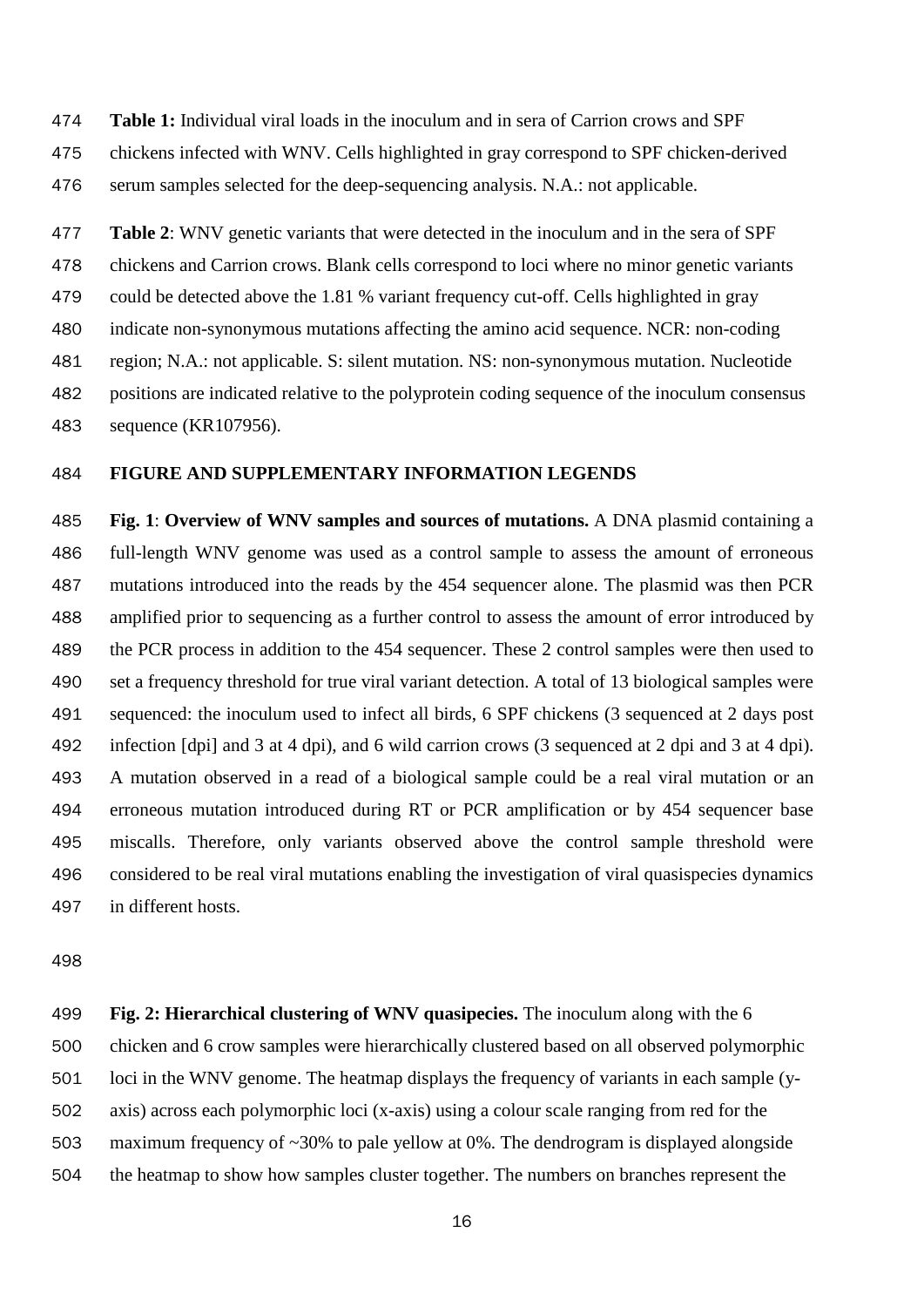- Approximately Unbiased (AU) p-value followed by the Bootstrap Probability (BP) p-value in
- brackets, both represented as a %, from 1,000 bootstrap replicate.
- **Fig. 3:** Dot-plot of pairwise Euclidean distance in mutation frequency between sample
- groups (**a**) and within sample group (**b**). P-values are from two-sided Mantel permutation tests
- of between-group difference in mean pairwise distance, indicated by horizontal lines (see text
- for details). Inoc: inoculum; dpi: days post-infection.
- **Supplementary information S1**: Evaluation of different low frequency variant calling algorithms using a plasmid and PCR-amplified plasmid dataset.
- 

## **REFERENCES**

- 515 **Anthony, K. G., Bai, F., Krishnan, M. N., Fikrig, E. & Koski, R. A. (2009).** Effective siRNA targeting<br>516 of the 3' untranslated region of the West Nile virus genome. Antiviral Res 82, 166-168. of the 3' untranslated region of the West Nile virus genome. *Antiviral Res* 82, 166–168.
- Bahuon, C., Desprès, P., Pardigon, N., Panthier, J. J., Cordonnier, N., Lowenski, S., Richardson, J., Zientara, S. & Lecollinet, S. (2012). IS-98-ST1 West Nile Virus Derived from an Infectious 519 cDNA Clone Retains Neuroinvasiveness and Neurovirulence Properties of the Original Virus.<br>520 PLoS One 7 (10), e47666. *PLoS One* 7 (10), e47666.
- 521 Barzon, L., Lavezzo, E., Militello, V., Toppo, S. & Palù, G. (2011). Applications of next-generation<br>522 sequencing technologies to diagnostic virology. *Int J Mol Sci* 12(11), 7861-7884. sequencing technologies to diagnostic virology. *Int J Mol Sci* 12(11),7861-7884.
- 523 Van Borm S, Belák, S., G, F., A, F., F, G., D, H., DP, K., I, M., R, O. & T, R. (2015). Next-generation<br>524 sequencing in veterinary medicine: how can the massive amount of information arising fror sequencing in veterinary medicine: how can the massive amount of information arising from 525 high-throughput technologies improve diagnosis, control, and management of infectious<br>526 diseases? Methods Mol Biol 1247, 415-36. diseases? *Methods Mol Biol* 1247, 415–36.
- **Brackney, D. E., Beane, J. E. & Ebel, G. D. (2009).** RNAi targeting of West Nile virus in mosquito 528 midguts promotes virus diversification. *PLoS Pathog* 5(7), e1000502. midguts promotes virus diversification. *PLoS Pathog* 5(7), e1000502.
- 529 Brinton, M. A. & Dispoto, J. H. (1988). Sequence and secondary structure analysis of the 5'-<br>530 terminal region of flavivirus genome RNA. Virology 162, 290-299. terminal region of flavivirus genome RNA. *Virology* 162, 290–299.
- 531 Brinton, M. A., Fernandez, A. V & Dispoto, J. H. (1986). The 3'-nucleotides of flavivirus genomic<br>532 RNA form a conserved secondary structure. Virology 153, 113-121. RNA form a conserved secondary structure. *Virology* 153, 113–121.
- Brinton, M. A. (2013). Replication cycle and molecular biology of the west nile virus. *Viruses* 6, 13–53.
- Buckley, A., Dawson, A. & Gould, E. A. (2006). Detection of seroconversion to West Nile virus, Usutu virus and Sindbis virus in UK sentinel chickens. *Virol J* 3, 71.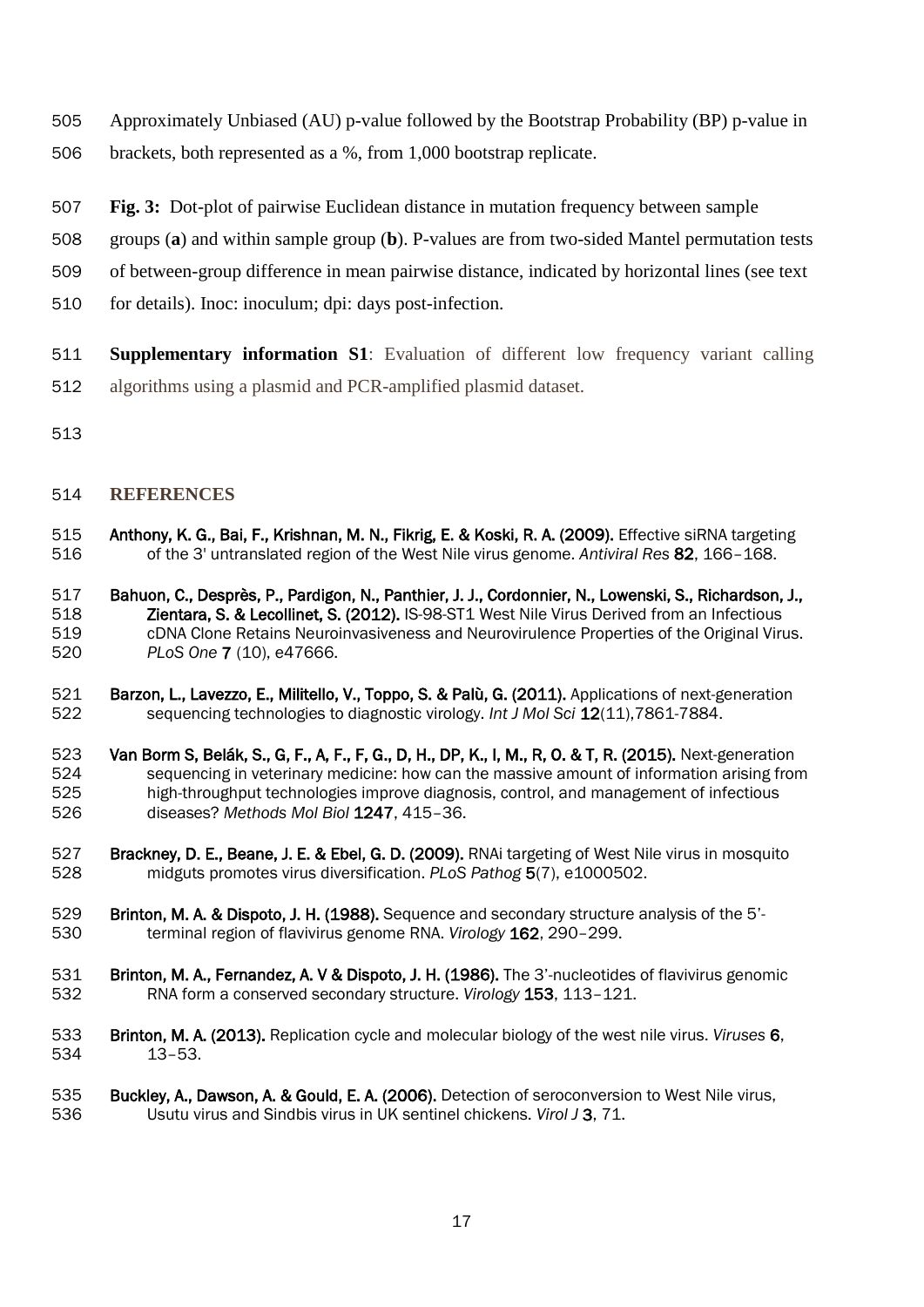- **Bunnik, E., Pisas, L., van Nuenen, A. & Schuitemaker, H. (2008).** Autologous neutralizing humoral **538** immunity and evolution of the viral envelope in the course of subtype B human immunity and evolution of the viral envelope in the course of subtype B human immunodeficiency virus type 1 infection. *J Virol* 82, 7932–41.
- Campbell, C. L., Keene, K. M., Brackney, D. E., Olson, K. E., Blair, C. D., Wilusz, J. & Foy, B. D. (2008). Aedes aegypti uses RNA interference in defense against Sindbis virus infection. *BMC Microbiol* 8, 47.
- 543 **Coia, G., Parker, M. D., Speight, G., Byrne, M. E. & Westaway, E. G. (1988).** Nucleotide and 544 complete amino acid sequences of Kunjin virus: Definitive gene order and characteris 544 complete amino acid sequences of Kunjin virus: Definitive gene order and characteristics of 545 the virus-specified proteins. J Gen Virol 69, 1-21. the virus-specified proteins. *J Gen Virol* 69, 1–21.
- 546 Deardorff, E. R., Fitzpatrick, K. A., Jerzak, G. V. S., Shi, P. Y., Kramer, L. D. & Ebel, G. D. (2011).<br>547 West nile virus experimental evolution in vivo and the trade-off hypothesis. PLoS Pathog 7 West nile virus experimental evolution in vivo and the trade-off hypothesis. *PLoS Pathog* 7 (11), e1002335.
- Deas, T. S., Binduga-Gajewska, I., Tilgner, M., Ren, P., Stein, D. A., Moulton, H. M., Iversen, P. L., Kauffman, E. B., Kramer, L. D. & Shi, P.-Y. (2005). Inhibition of flavivirus infections by antisense oligomers specifically suppressing viral translation and RNA replication. *J Virol* 79, 4599–4609.
- Deas, T. S., Bennett, C. J., Jones, S. A., Tilgner, M., Ren, P., Behr, M. J., Stein, D. A., Iversen, P. L., Kramer, L. D. & other authors. (2007). In vitro resistance selection and in vivo efficacy of morpholino oligomers against west nile virus. *Antimicrob Agents Chemother* 51, 2470– 2482.
- **Dridi, M., Rauw, F., Muylkens, B., Lecollinet, S., van den Berg, T. & Lambrecht, B. (2013).** Setting 558 up a SPF Chicken Model for the Pathotyping of West Nile Virus (WNV) Strains. Transbound up a SPF Chicken Model for the Pathotyping of West Nile Virus (WNV) Strains. *Transbound Emerg Dis* 60, 51–62.
- Ebel, G. D., Fitzpatrick, K. A., Lim, P.-Y., Bennett, C. J., Deardorff, E. R., Jerzak, G. V. S., Kramer, L. 561 **D., Zhou, Y., Shi, P.-Y. & Bernard, K. A. (2011).** Nonconsensus West Nile Virus Genomes<br>562 *Arising during Mosquito Infection Suppress Pathogenesis and Modulate Virus Fitness In* Arising during Mosquito Infection Suppress Pathogenesis and Modulate Virus Fitness In Vivo. *J Virol* 85(23), 12605-13.
- Eigen, M. & Schuster, P. (1978). The Hypercycle A principle of natural self-organization Part B: The abstract hypercycle. *Naturwissenschaften* 65, 7–41.
- Elghonemy, S., Davis, W. G. & Brinton, M. A. (2005). The majority of the nucleotides in the top loop of the genomic 3??? terminal stem loop structure are cis-acting in a West Nile virus infectious clone. *Virology* 331, 238–246.
- Henn, M. R., Boutwell, C. L., Charlebois, P., Lennon, N. J., Power, K. A., Macalalad, A. R., Berlin, A. **M., Malboeuf, C. M., Ryan, E. M. & other authors. (2012).** Whole genome deep sequencing of 571 **M.** HIV-1 reveals the impact of early minor variants upon immune recognition during acute HIV-1 reveals the impact of early minor variants upon immune recognition during acute infection. *PLoS Pathog* 8(3), e1002529.
- Holland, J., Spindler, K., Horodyski, F., Grabau, E., Nichol, S. & VandePol, S. (1982). Rapid evolution of RNA genomes. *Science* 215, 1577–1585.
- **Hubálek, Z. & Halouzka, J. (1999).** West Nile fever--a reemerging mosquito-borne viral disease in browner Emerg Infect Dis 5, 643-650. Europe. *Emerg Infect Dis* 5, 643–650.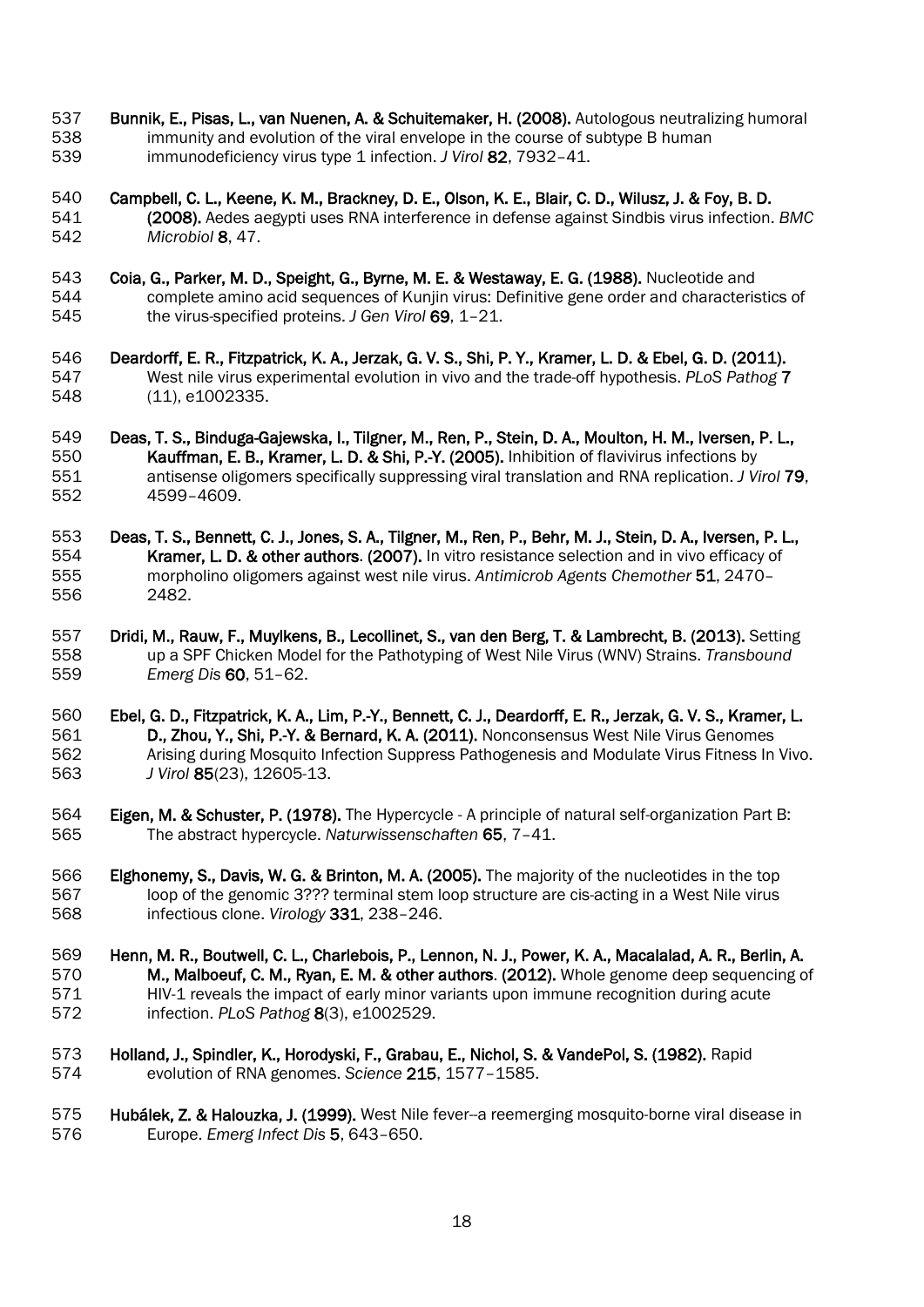- 577 Jerzak, G., Bernard, K. A., Kramer, L. D. & Ebel, G. D. (2005). Genetic variation in West Nile virus<br>578 from naturally infected mosquitoes and birds suggests quasispecies structure and strong from naturally infected mosquitoes and birds suggests quasispecies structure and strong purifying selection. *J Gen Virol* 86, 2175–2183.
- Jerzak, G. V. S., Bernard, K., Kramer, L. D., Shi, P. Y. & Ebel, G. D. (2007). The West Nile virus mutant spectrum is host-dependant and a determinant of mortality in mice. *Virology* 360, 469-476.
- **Jerzak, G. V. S., Brown, I., Shi, P. Y., Kramer, L. D. & Ebel, G. D. (2008).** Genetic diversity and 584 purifying selection in West Nile virus populations are maintained during host switching. 584 purifying selection in West Nile virus populations are maintained during host switching.<br>585 Virology 374, 256-260. *Virology* 374, 256–260.
- 586 **Joshi NA, F. J. (2011).** Sickle: A sliding-window, adaptive, quality-based trimming tool for FastQ<br>587 files (Version 1.33) [Software]. Available at https://github.com/najoshi/sickle. files (Version 1.33) [Software]. Available at https://github.com/najoshi/sickle.
- 588 Komar, N., Langevin, S., Hinten, S., Nemeth, N., Edwards, E., Hettler, D., Davis, B., Bowen, R. & 589 Sunning, M. (2003). Experimental infection of North American birds with the New York 19 Bunning, M. (2003). Experimental infection of North American birds with the New York 1999 strain of West Nile virus. *Emerg Infect Dis* 9, 311–322.
- Li, X.-F., Jiang, T., Yu, X.-D., Deng, Y.-Q., Zhao, H., Zhu, Q.-Y., Qin, E.-D. & Qin, C.-F. (2010). RNA 592 elements within the 5' untranslated region of the West Nile virus genome are critical for RNA<br>593 synthesis and virus replication. J Gen Virol 91, 1218-1223. synthesis and virus replication. *J Gen Virol* 91, 1218–1223.
- Manzin, A., Solforosi, L., Petrelli, E., Macarri, G., Tosone, G., Piazza, M. & Clementi, M. (1998). Evolution of hypervariable region 1 of hepatitis C virus in primary infection. *J Virol* 72, 6271– 6276.
- Van Der Meulen, K. M., Pensaert, M. B. & Nauwynck, H. J. (2005). West Nile virus in the vertebrate world. *Arch Virol* 150(4), 637-57
- Murray, K. O., Mertens, E. & Desprès, P. (2010). West Nile virus and its emergence in the United States of America. *Vet Res* 41(6), 67.
- Pfeffer, M. & Dobler, G. (2010). Emergence of zoonotic arboviruses by animal trade and migration. *Parasit Vectors* 3, 35.
- Phipps, L. P., Gough, R. E., Ceeraz, V., Cox, W. J. & Brown, I. H. (2007). Detection of West Nile 604 virus in the tissues of specific pathogen free chickens and serological response to laboratory<br>605 infection: a comparative study. Avian Pathol 36, 301–305. infection: a comparative study. *Avian Pathol* 36, 301–305.
- R Core Team. (2014). R: A language and environment for statistical computing. *R Found Stat Comput Vienna, Austria* URL http://www.R–project.org/.
- 608 Senne, D., Pedersen, J., Hutto, D., Taylor, W., Schmitt, B. & Panigrahy, B. (2000). Pathogenicity of 609 vest Nile virus in chickens. Avian Dis 44. 642-9. West Nile virus in chickens. *Avian Dis* 44, 642–9.
- Shirafuji, H., Kanehira, K., Kubo, M., Shibahara, T. & Kamio, T. (2009). Experimental West Nile 611 virus infection in aigamo ducks, a cross between wild ducks (Anas platyrhynchos) and<br>612 domestic ducks (Anas platyrhynchos var. domesticus). Avian Dis 53, 239-244. domestic ducks (Anas platyrhynchos var. domesticus). *Avian Dis* 53, 239–244.
- Van Slyke, G. A., Jia, Y., Whiteman, M. C., Wicker, J. A., Barrett, A. D. T. & Kramer, L. D. (2013). Vertebrate attenuated West Nile virus mutants have differing effects on vector competence in Culex tarsalis mosquitoes. *J Gen Virol* 94, 1069–1072.